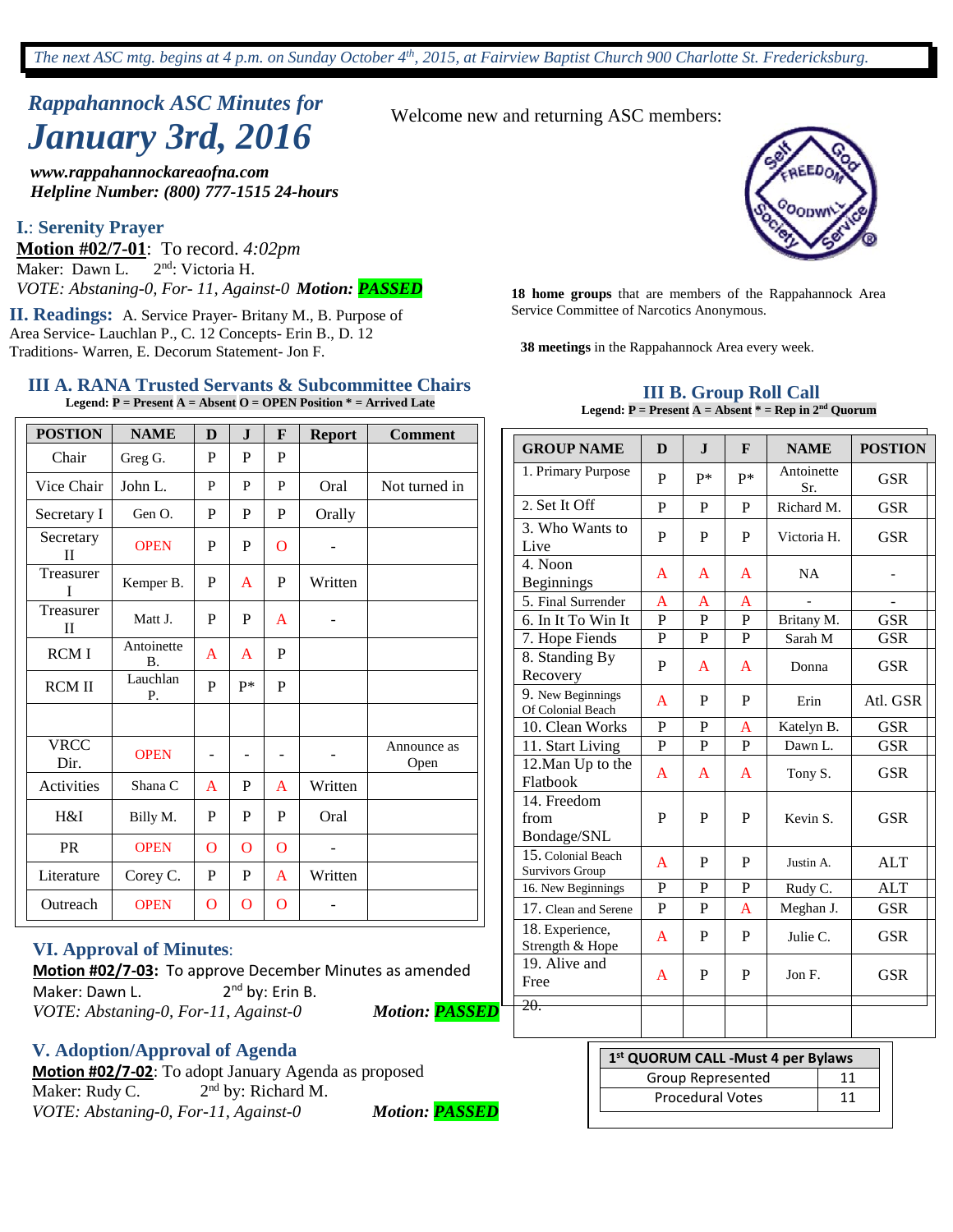# **VII.-XI. Administrative Reports**

## **VII. Secretary Report I**: Gen O.

I did not need to make any copies and have nothing new to report.

**Discussion: None**

### **Secretary Report II**: OPEN

**Discussion: None**

## **VIII. Chair Report: Chair, Greg G.**

Quarterly, next report due in April

#### **No Discussion**

#### **IX. Vice Chair Report**: **Vice Chair, John L.- Verbal**

Not turned in.

#### **No Discussion**

#### **X. Treasurer Report**: **Treasurer, Kemper B.**

Dear RANA ASC Members,

Thank you for allowing me to serve.

I apologize for being absent for last month's area service.

Our beginning balance as of the start of Last Month's ASC was \$3103.29. Our expenses last month totaled \$1,174.84. The following checks were written:

| Check $#$ :      | Amount: | To:         | For:             | Budget: | Receipt |
|------------------|---------|-------------|------------------|---------|---------|
| N/A (Debit Card) | 276.00  | Post Office | Yearly PO Box    | Yes     | Yes     |
| N/A (Debit Card) | 810.84  | <b>NAWS</b> | Literature Order | Yes     | No      |
|                  |         |             |                  |         |         |
|                  |         |             |                  |         |         |
|                  |         |             |                  |         |         |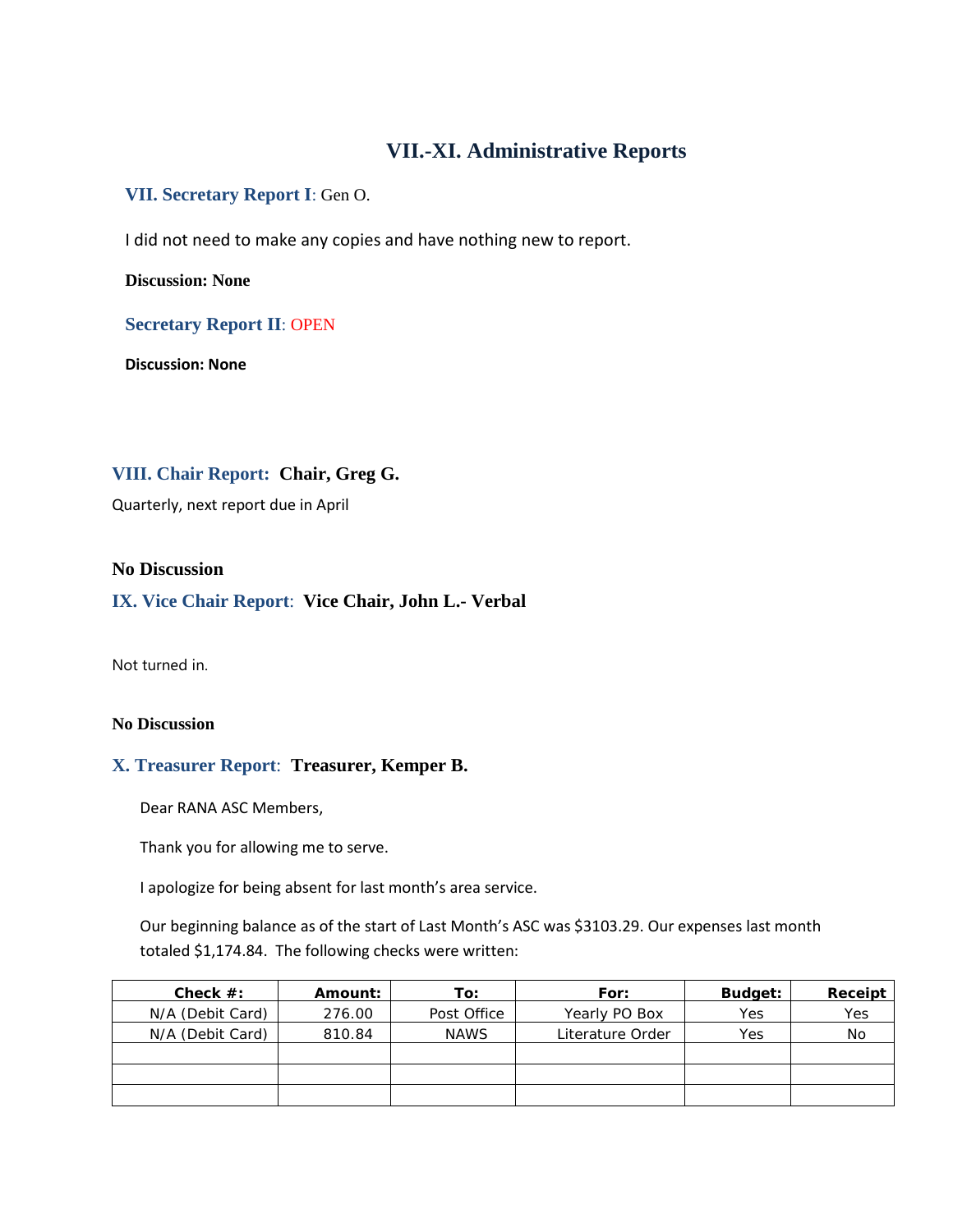In January I paid the PO Box for the year, which totaled \$276.00 I have the receipt in the Treasurer's files for reference. This was \$24.00 below what we had budgeted for, so we are squared away and under budget for 2016.

Corey C. sent me the literature order on January 16<sup>th</sup>. The total with shipping was \$810.84. I have not yet received email copies of the confirmation or receipts.

Our deposit from January's ASC was \$613.53. The income breakdown is on the following page and will be inserted into the minutes for this ASC.

I did not receive a payment from Antoinette B. during the month of January. She is paid up to half of November. Including this month's payment due, she has a due balance of \$140.00 to become current.

Our calculated balance as of the start of today's ASC is \$**2629.98.**

#### In Loving Service, Kemper B. \*\*\*SEE SECOND PAGE FOR INCOME BREAKDOWN TO BE INSERTED INTO AREA MINUTES:\*\*\*

|                      |        | <b>Money Order Deposit Sheet</b> |                                     | <b>January ASC</b>       |          | <b>Grand Total:</b> | \$613.53 |  |
|----------------------|--------|----------------------------------|-------------------------------------|--------------------------|----------|---------------------|----------|--|
|                      |        |                                  |                                     |                          |          |                     |          |  |
|                      |        | <b>Literature Orders</b>         |                                     |                          |          |                     |          |  |
| Money Order # Amount |        | Type                             | Group                               |                          |          |                     |          |  |
| 17-323685924         |        | \$14.97 Western Union            | Clean and Serene                    |                          |          |                     |          |  |
| 17-323685918         |        | \$46.25 Western Union            | Set it Off                          |                          |          |                     |          |  |
| 17-323685925         |        | \$2.00 Western Union             | <b>Primary Purpose</b>              |                          |          |                     |          |  |
| 17-303268659         |        | \$45.76 Western Union            | <b>Experience Strength and Hope</b> |                          |          |                     |          |  |
| R205930918226        |        | \$55.31 MoneyGram                | Who Wants to Live                   |                          |          |                     |          |  |
| 17-303268658         |        | \$37.20 Western Union            | New Beginnings                      |                          |          |                     |          |  |
| 17-324072109         |        | \$40.00 Western Union            | <b>Hope Fiends</b>                  |                          |          |                     |          |  |
| 17-323685923         |        | \$47.90 Western Union            | In it to Win It                     |                          |          |                     |          |  |
| 17-311313952         |        | \$32.00 Western Union            | Freedom From Bondage/SNL            |                          |          |                     |          |  |
| 17-303200700         |        | \$34.00 Western Union            | "Dawn L"                            |                          |          |                     |          |  |
| 17-303200701         |        | \$18.00 Western Union            | "Corey C"                           |                          |          |                     |          |  |
|                      |        |                                  |                                     |                          |          |                     |          |  |
|                      |        |                                  |                                     | <b>Total Literature:</b> | \$373.39 |                     |          |  |
|                      |        |                                  |                                     |                          |          |                     |          |  |
|                      |        | <b>Donations</b>                 |                                     |                          |          |                     |          |  |
|                      |        |                                  |                                     |                          |          |                     |          |  |
| Money Order # Amount |        | Type                             | Group                               |                          |          |                     |          |  |
| 353531088            |        | \$30.00 Global Express           | <b>Primary Purpose</b>              |                          |          |                     |          |  |
| 17-323685922         |        | \$50.00 Western Union            | In it to Win It                     |                          |          |                     |          |  |
| R106920454740        |        | \$30.00 MoneyGram                | <b>Primary Purpose</b>              |                          |          |                     |          |  |
| R205930918215        |        | \$58.28 MoneyGram                | Who Wants To Live                   |                          |          |                     |          |  |
| 17-324072110         |        | \$50.00 Western Union            | Clean Works                         |                          |          |                     |          |  |
| 17-311313953         |        | \$21.86 Western Union            | Freedom From Bondage/SNL            |                          |          |                     |          |  |
|                      |        | \$0.00 MoneyGram                 | Who Wants To Live                   |                          |          |                     |          |  |
|                      |        |                                  |                                     |                          |          |                     |          |  |
|                      |        |                                  |                                     | <b>Total Donations:</b>  | \$240.14 |                     |          |  |
|                      |        |                                  |                                     |                          |          |                     |          |  |
|                      |        | <b>Other</b>                     |                                     |                          |          |                     |          |  |
|                      |        |                                  |                                     |                          |          |                     |          |  |
| Money Order #        | Amount | Type                             | Group                               |                          |          |                     |          |  |
|                      |        |                                  |                                     |                          |          |                     |          |  |
|                      |        |                                  |                                     |                          |          |                     |          |  |
|                      |        |                                  |                                     |                          |          |                     |          |  |
|                      |        |                                  |                                     | <b>Total Other:</b>      | \$0.00   |                     |          |  |
|                      |        |                                  |                                     |                          |          |                     |          |  |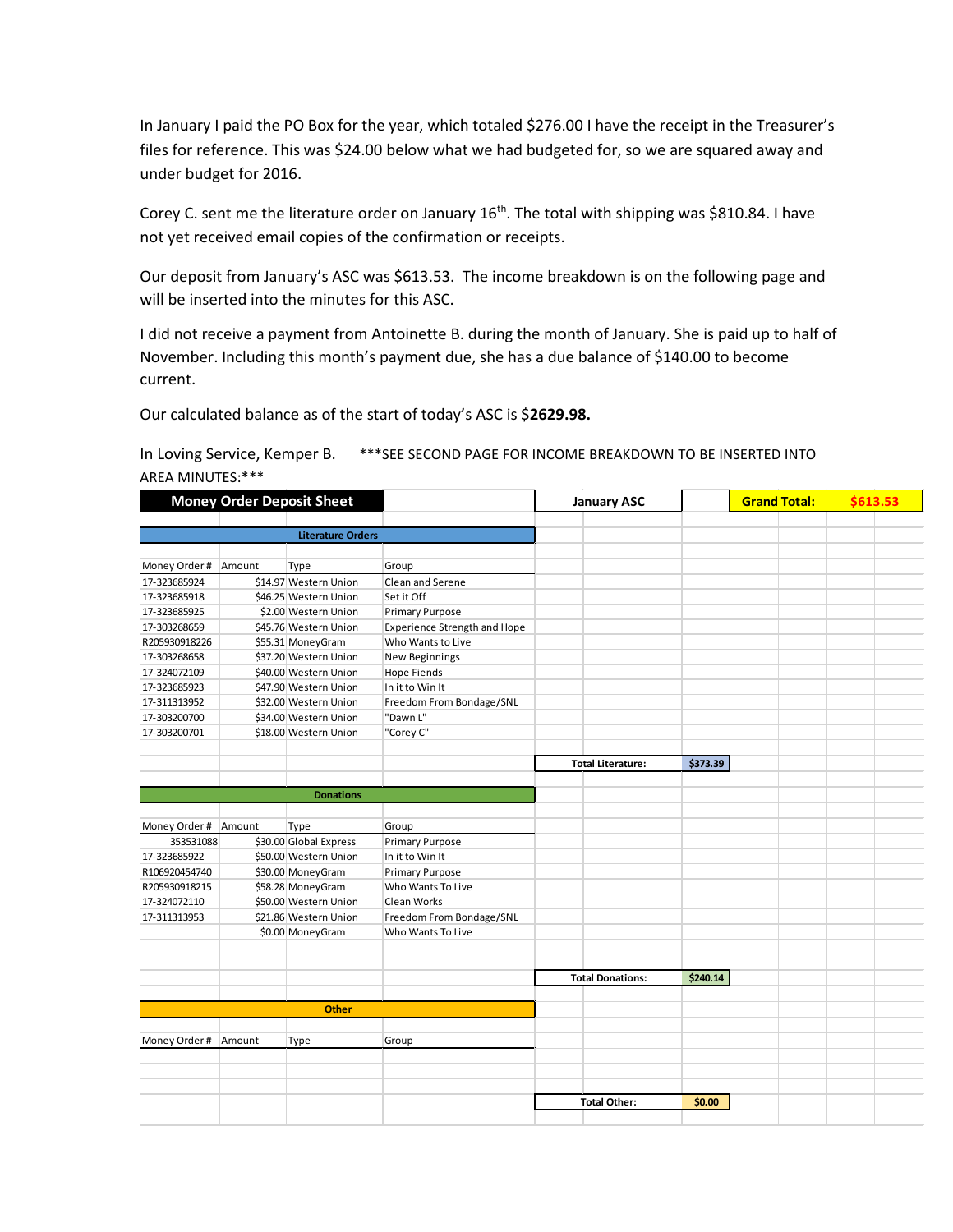### **Discussion:**

## **XI. Regional Committee Member I & II Report**:

No report currently, but RCM I and II will report after Region. Good turnout for the workshop today

### **Discussion:**

# **XII. Subcommittee Reports**

**A. Activities Report**: Shana C, Activities Chair

**No report** 

#### **No Discussion**

### **B. Hospitals & Institutions (H&I) Report**: H&I Chair, Billy M.

 H and I met last month and discussed our desire to take on one more commitment. Preferably a jail and close to Fredericksburg. The chairperson made contact with the substance abuse director at the men's diversion center and is in the process of setting up an appointment with her on February 8. All of our other commitments were successful in our primary purpose. This area has been willing to step up and help this sub-committee carry our life saving message of hope to the sick and surfing addict. As a sun-committee we are very grateful for all the support. At this time we are not requesting any funds from our budget. Thank you for allowing me to serve. Your trusted servant,

Billy M.

**Discussion:** We asked about going into jails, possibly the men's diversion center helping us get into Rappahannock Regional Jail

#### **C. Literature Chair Report:** Literature Chair, Corey C.

Dear RANA,

Literature recieved 403.39 in sales last month. We had a double month order of 403.30. All backorders will be filled today. We included area service materials for subcommittees in this order. Please see me if you need your guide to local service ,handbook, etc. In loving service, Corey C

#### **No Discussion**

## **D. Public Relations (PR) Report**: *OPEN POSITION*

#### **No Discussion**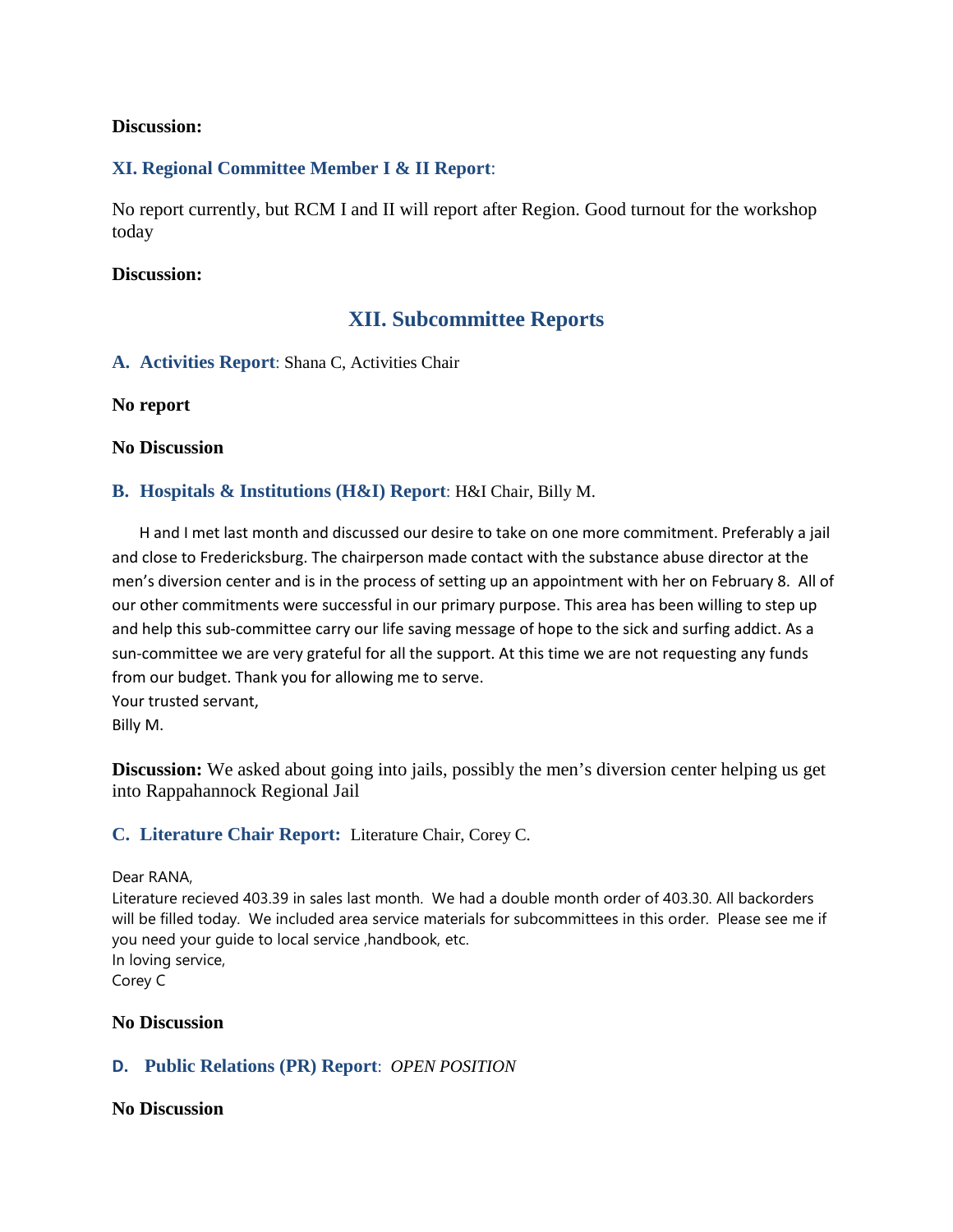## **E. Adhoc Subcommittee- Church communications**

Antoinette B. will be meeting with the church 2/8 to speak with them and find out how they feel, and Rudy C. reports they and still effectively policing their meetings.

### **F. Adhoc Subcommittee USSC-**

Warren looked at the website and found out that they have subcommittees that provide services to various PR, H&I, Outre etc. However, no one got back to him and seemed a little chaotic. He suggests we disband the subcommittee at this point.

## **Greg G. disbanded the subcommittee**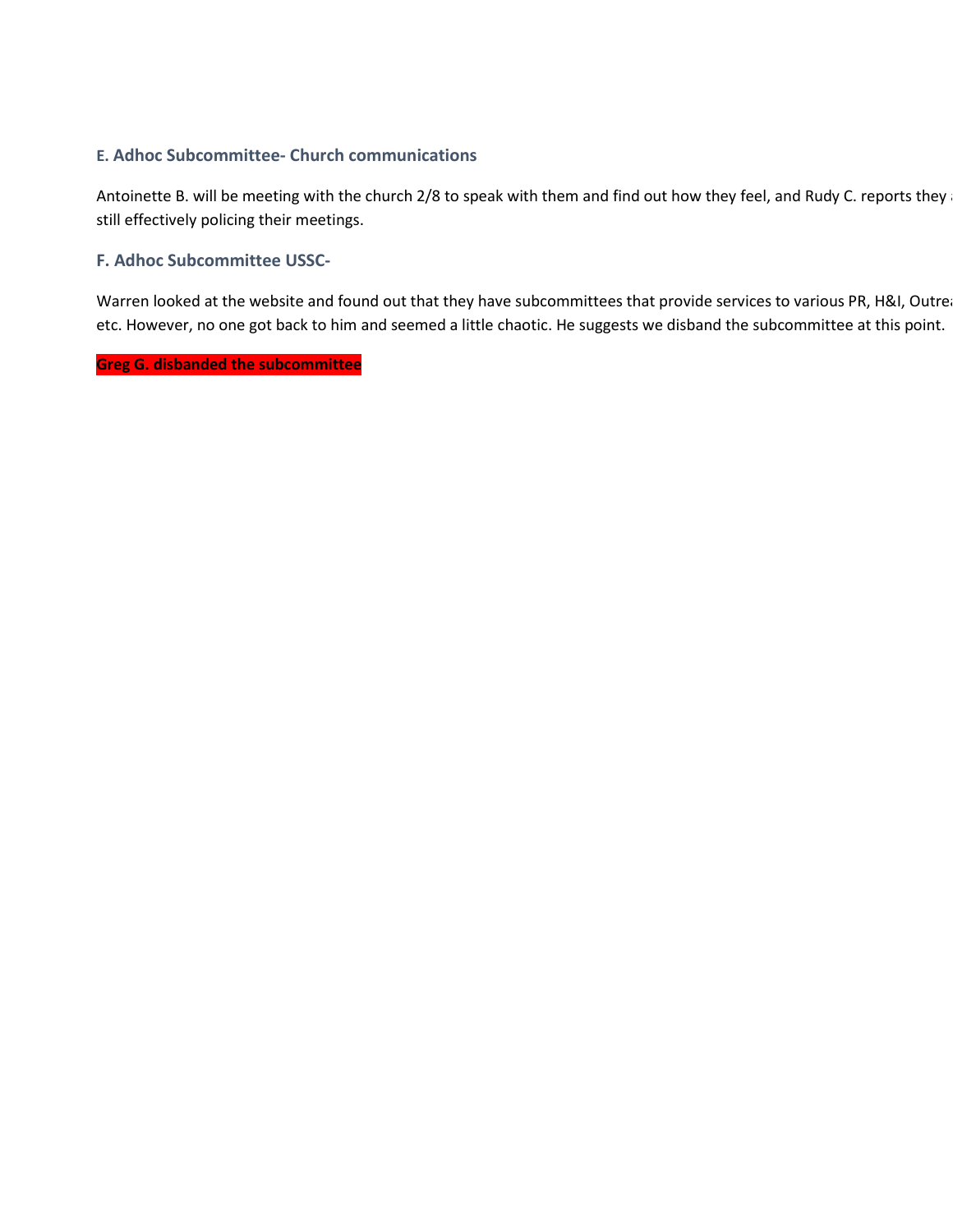| <b>HOME GROUP</b>                                                                                                                                                                     | <b>GSR/ALT</b>                         | <b>DAYS AND TIMES</b><br>OF MEETINGS | # GROUP<br><b>MEMBERS</b> | # AVG. WKLY<br><b>ATTENDANCE/</b><br><b>NEWCOMERS</b> | <b>GROUP</b><br><b>DONATION</b> | LIT.<br><b>ORDER</b> |  |  |  |
|---------------------------------------------------------------------------------------------------------------------------------------------------------------------------------------|----------------------------------------|--------------------------------------|---------------------------|-------------------------------------------------------|---------------------------------|----------------------|--|--|--|
| 1. Set it Off                                                                                                                                                                         | Richard M.-<br><b>GSR</b>              | Sun. 7 - 8:30pm                      | 6                         | 30/4                                                  | \$40                            | \$46.00              |  |  |  |
| Nothing to report at this time                                                                                                                                                        |                                        |                                      |                           |                                                       |                                 |                      |  |  |  |
| Group Anniversaries: none                                                                                                                                                             |                                        |                                      |                           |                                                       |                                 |                      |  |  |  |
| 2. Who Wants to Live                                                                                                                                                                  | Victoria H.- GSR                       | Mon. $-$ Fri.12 - 1:15pm             | 5                         | 95/5                                                  | \$66.11                         | \$59.89              |  |  |  |
| Will not be meeting at regular location on the 15 <sup>th</sup> , we will be meeting at Faulkner Hall<br>Group Anniversaries: Feb 15- John L. 2 yrs                                   |                                        |                                      |                           |                                                       |                                 |                      |  |  |  |
| 3. In It to Win it                                                                                                                                                                    | <b>Britany M.- GSR</b>                 | Mon. 7:00 - 8:30pm                   | 8                         | 45/7                                                  | \$20.00                         | \$0                  |  |  |  |
| Nothing to report<br>Group Anniversaries: Feb 22- Kristy C. 1 yr                                                                                                                      |                                        |                                      |                           |                                                       |                                 |                      |  |  |  |
| 4. Hope Fiends                                                                                                                                                                        | Sarah M. - GSR                         | Tue. 7 - 8:15pm                      | $\overline{4}$            | 30/2                                                  | \$0.00                          | \$0.00               |  |  |  |
| Looking into moving location back downtown, will report next area<br>Group Anniversaries:                                                                                             |                                        |                                      |                           |                                                       |                                 |                      |  |  |  |
| 5. Standing by Recovery                                                                                                                                                               | <b>Absent</b>                          | Tue. $7:30 - 8:30$ pm                | 5                         | 10/2                                                  | $\blacksquare$                  | $\blacksquare$       |  |  |  |
| Absent<br>Group Anniversaries:                                                                                                                                                        |                                        |                                      |                           |                                                       |                                 |                      |  |  |  |
| 6. Clean Works                                                                                                                                                                        | <b>Absent</b>                          | Wed. 7 - 8:15pm                      | $\overline{4}$            | 25/5                                                  | $\omega$                        | $\equiv$             |  |  |  |
| Group Anniversaries: none                                                                                                                                                             |                                        |                                      |                           |                                                       |                                 |                      |  |  |  |
| 7. Start Living Group                                                                                                                                                                 | Dawn L.-<br><b>GSR</b>                 | Thu. 7 - 8:30pm                      | 9                         | 14/2                                                  | \$0                             | \$25.75              |  |  |  |
| Permanently extended meeting time to 8:30; new group time to be changed in the next printing of where and when. Doing JFT and Basic                                                   |                                        |                                      |                           |                                                       |                                 |                      |  |  |  |
| Text study on the $3^{rd}$ Thursday of every month. Book study & discussion                                                                                                           |                                        |                                      |                           |                                                       |                                 |                      |  |  |  |
| Group Anniversaries: March 15- Jen P. 1 yr, Apr 3- John C. 6 yrs<br>8. Freedom from                                                                                                   | Kevin S.- GSR                          | Thur. $9 - 10$ pm, Sat.              | 3                         | 25/2                                                  | \$7.78                          | \$13.30              |  |  |  |
| <b>Bondage/SNL</b>                                                                                                                                                                    |                                        | $10pm-?$                             |                           |                                                       |                                 |                      |  |  |  |
| Fairview Baptist Church is now under surveillance inside and outside the building. Neighbor next to our parking lot complained again<br>about the noise.<br>Group Anniversaries: None |                                        |                                      |                           |                                                       |                                 |                      |  |  |  |
| 9. Man Up to the Flatbook                                                                                                                                                             | <b>Absent</b>                          | Thur. 7 - 8:30pm                     | $\overline{3}$            | 15/1                                                  | $\overline{\phantom{0}}$        |                      |  |  |  |
| Group Anniversaries: None reported                                                                                                                                                    |                                        |                                      |                           |                                                       |                                 |                      |  |  |  |
| 10. New Beginnings                                                                                                                                                                    | Rudy C .- rep                          | Fridays $7 - 8:30$ pm                | 8                         | 40/3                                                  | \$0                             | \$0                  |  |  |  |
| Doing good! We made changes to our format, including announcement of videocam without audio. We are looking into how to address                                                       |                                        |                                      |                           |                                                       |                                 |                      |  |  |  |
| Group Anniversaries: None                                                                                                                                                             | parents whose children are disruptive. |                                      |                           |                                                       |                                 |                      |  |  |  |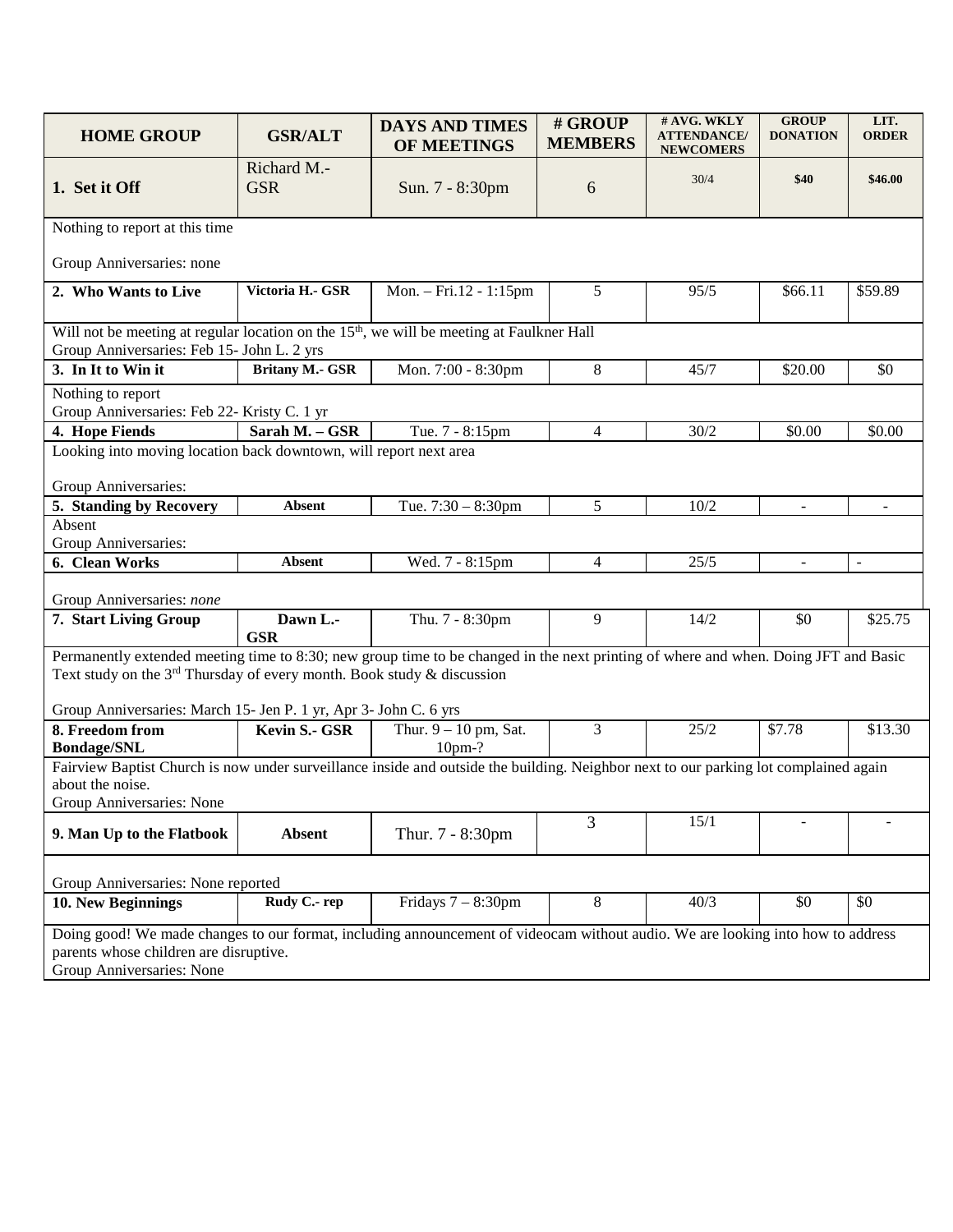# **XIII. Group Service Representative (GSR) Reports** *(continued):*

| <b>HOME GROUP</b>                                                                                                                                                                                                                                                                                                                                |  | <b>GSR/ALT</b>     | <b>DAYS AND TIMES</b><br>OF MEETINGS | # GROUP<br><b>MEMBERS</b> | # AVG. WKLY<br><b>ATTENDANCE/</b><br><b>NEWCOMERS</b> |  | <b>GROUP</b><br><b>DONATION</b> | LIT.<br><b>ORDER</b> |
|--------------------------------------------------------------------------------------------------------------------------------------------------------------------------------------------------------------------------------------------------------------------------------------------------------------------------------------------------|--|--------------------|--------------------------------------|---------------------------|-------------------------------------------------------|--|---------------------------------|----------------------|
| 11. Primary Purpose                                                                                                                                                                                                                                                                                                                              |  | <b>Absent</b>      | Sat. & Sun. 12 - 1:30pm              | 5                         | 17/2                                                  |  | $\overline{a}$                  |                      |
| Group Anniversaries: None at present                                                                                                                                                                                                                                                                                                             |  |                    |                                      |                           |                                                       |  |                                 |                      |
| 12. Experience, Strength &<br>Hope                                                                                                                                                                                                                                                                                                               |  | Julie C.- GSR      | Sat. 6:30 - 8:00pm                   | 8                         | 45/3                                                  |  | 40.00                           | \$0                  |
| We are doing well.<br>Group Anniversaries:                                                                                                                                                                                                                                                                                                       |  |                    |                                      |                           |                                                       |  |                                 |                      |
| 13. Clean and Serene                                                                                                                                                                                                                                                                                                                             |  | <b>Absent</b>      | Fri. 10-11: 15pm                     | $\overline{4}$            | 10/1                                                  |  |                                 |                      |
| Group Anniversaries: none                                                                                                                                                                                                                                                                                                                        |  |                    |                                      |                           |                                                       |  |                                 |                      |
| 14. Final Surrender                                                                                                                                                                                                                                                                                                                              |  | <b>Absent</b>      | Mon - Wed; Fri-Sat                   | 26                        | 18/9                                                  |  | ÷,                              | $\overline{a}$       |
| Group Anniversaries: None                                                                                                                                                                                                                                                                                                                        |  |                    |                                      |                           |                                                       |  |                                 |                      |
| 15. Noon Beginnings                                                                                                                                                                                                                                                                                                                              |  | <b>Absent</b>      | Mon-Fri 12pm                         | $\equiv$                  | $\overline{\phantom{a}}$                              |  | $\overline{\phantom{a}}$        | $\bar{\phantom{a}}$  |
| Group Anniversaries: - None reported                                                                                                                                                                                                                                                                                                             |  |                    |                                      |                           |                                                       |  |                                 |                      |
| 16. Colonial Beach                                                                                                                                                                                                                                                                                                                               |  | Justin A - Alt GSR | Friday 7pm-8pm                       | 5                         | 7/2                                                   |  | \$0.00                          | \$0.00               |
| <b>Survivors Group</b><br>Group is doing well                                                                                                                                                                                                                                                                                                    |  |                    |                                      |                           |                                                       |  |                                 |                      |
| Group Anniversaries: None                                                                                                                                                                                                                                                                                                                        |  |                    |                                      |                           |                                                       |  |                                 |                      |
| 17. New Beginnings<br><b>Colonial Beach</b>                                                                                                                                                                                                                                                                                                      |  | Erin- GSR          | Tues 6pm                             | 6                         | 9/1                                                   |  | \$0                             | \$0                  |
| Group doing well but can use support<br>Group Anniversaries: March 29- Erin B 2 years                                                                                                                                                                                                                                                            |  |                    |                                      |                           |                                                       |  |                                 |                      |
| 18. Alive & Free<br>Jon F. - GSR                                                                                                                                                                                                                                                                                                                 |  |                    | Wednesday 8:00pm, Friday 7:00pm      | 5                         | 8/2                                                   |  | \$0.00                          | \$0.00               |
|                                                                                                                                                                                                                                                                                                                                                  |  |                    | Culpepper Hospital (Boardroom)       |                           |                                                       |  |                                 |                      |
| 501 Sunset Ln, Culpepper, VA 22701<br>Chair has been serving for 5 years and is talking about shutting the meeting down. The other homegroup members do not show up on a<br>regular basis. Frustration with lack of group service participation. Possibility of groups dropping one of its two meetings.<br>Group Anniversaries: None at present |  |                    |                                      |                           |                                                       |  |                                 |                      |
|                                                                                                                                                                                                                                                                                                                                                  |  |                    |                                      |                           |                                                       |  |                                 |                      |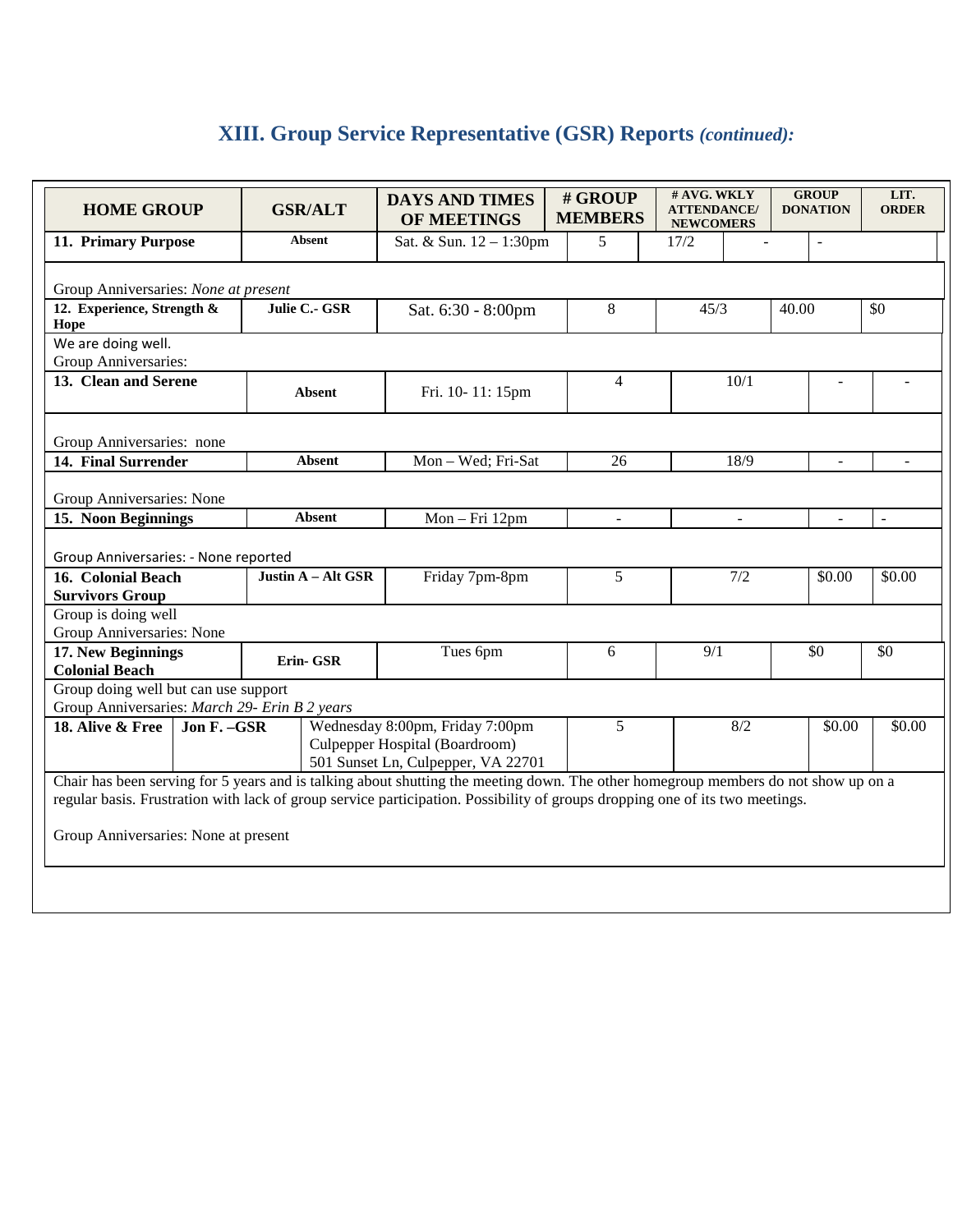# **10 Minute Break - back at 5:00pm**

# **XIV. 2nd Quorum**

**Legend: P = Present A = Absent**

| 2 <sup>st</sup> QUORUM CALL -Must 4 per<br><b>Bylaws</b> |    |  |  |  |  |
|----------------------------------------------------------|----|--|--|--|--|
| Group Represented                                        | 12 |  |  |  |  |
| <b>Procedural Votes</b>                                  | 12 |  |  |  |  |
|                                                          |    |  |  |  |  |

| <b>HOME GROUP NAME</b>                 | P/A            | <b>NAME</b>                | <b>POSTION</b> |
|----------------------------------------|----------------|----------------------------|----------------|
| 1. Set It Off                          | P              | Richard M.                 | GSR            |
| 2. Who Wants to Live                   | P              | Victoria H.                | GSR            |
| 3. In It to Win It                     | P              | Britany M.                 | <b>GSR</b>     |
| 4. Hope Fiends                         | P              | Sarah M                    | <b>GSR</b>     |
| 5. Stand By Recovery                   | A              | Donna                      | <b>GSR</b>     |
| 6. Clean Works                         | $\overline{A}$ | Katelyn                    | <b>GSR</b>     |
| 7. Start Living Group                  | P              | Dawn L.                    | <b>GSR</b>     |
| 8. Freedom from<br>Bondage/SNL         | P              | Kevin S.                   | <b>GSR</b>     |
| 9. Man Up to the Flatbook              | A              |                            |                |
| 10. New Beginnings                     | P              | Rudy C.                    | Alt            |
| 11. Primary Purpose                    | P              | <b>Antoinette B</b><br>Sr. | <b>GSR</b>     |
| 12. Experience, Strength &<br>Hope     | P              | Julie C.                   | <b>GSR</b>     |
| 13. Clean and Serene                   | A              | Meghan J.                  | Alt GSR        |
| 14. Final Surrender                    | A              | John Jr.                   | <b>GSR</b>     |
| 15. Noon Beginnings                    | A              |                            |                |
| 16. Colonial Beach Survivors<br>Group  | P              | Justin A.                  | <b>GSR</b>     |
| 17. New Beginnings<br>(Colonial Beach) | P              | Erin                       | <b>GSR</b>     |
| 18. Alive and Free                     | P              | Jon F.                     | <b>GSR</b>     |
| 19.                                    |                |                            |                |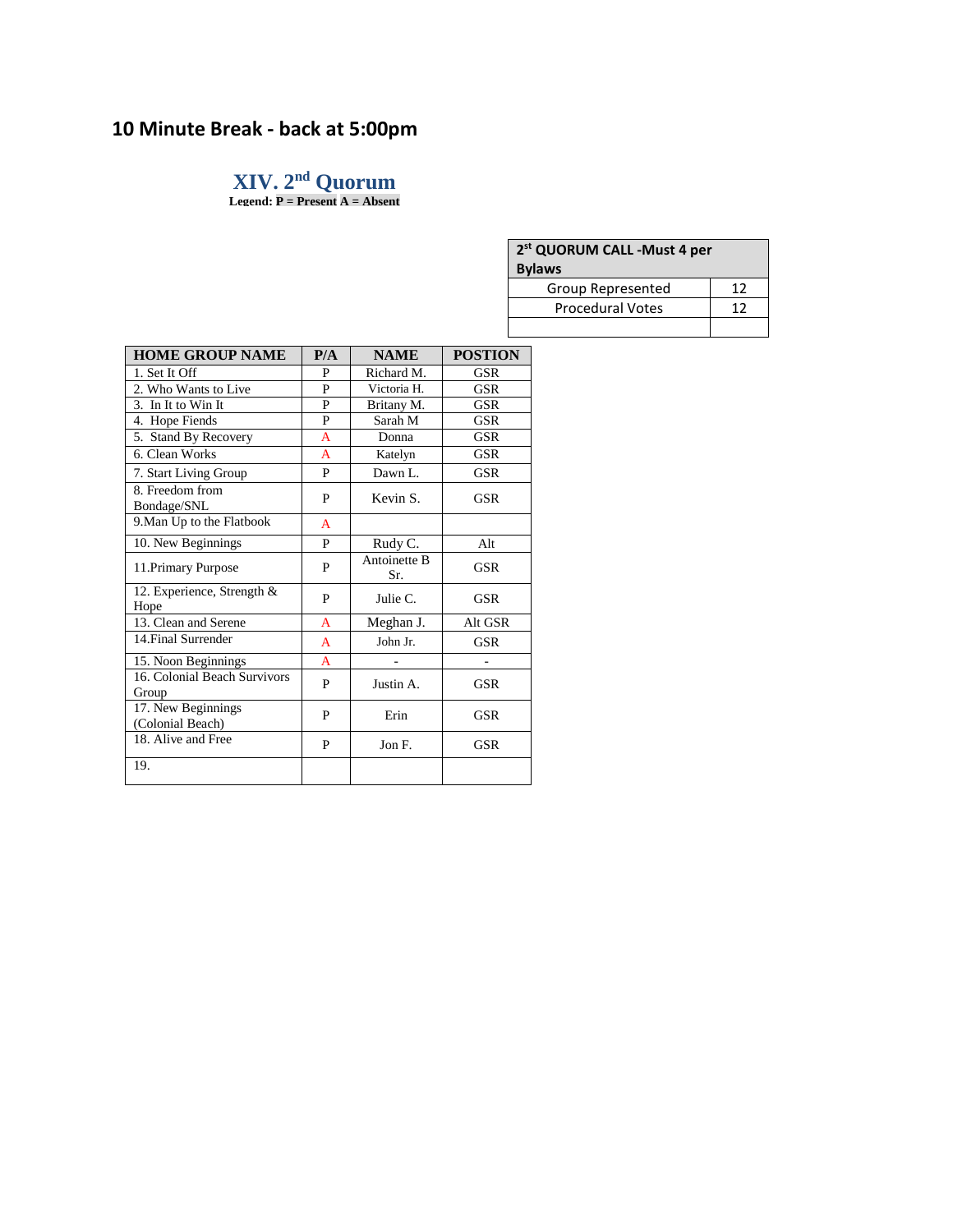# **XV. Old Business**

#### **Motion 1/3-6: regarding the convention subcommittee: Favor-10, Opposed-1, Abstain- 1 Motion: PASSED**

# **XVI. Open Sharing**

-Dawn L. asked for specification about who can vote in ASC. People who are not homegroup members cannot represent the vote of the homegroup. We are taking people's word that they are in fact representing.

-Greg G. was extremely disappointed with last month because most GSR's left before the end of ASC. We were discussing the convention motion and no one was left to put in their input. We need everyone's collective experience and it's frustrating. GSR's are required to stay for the entirety of ASC. Meetings will probably run a little longer than they usually do because of the mini-convention, and we need everyone to stay.

-If a position has been open for a while and there hasn't really been a need for the position, we can disband that subcommittee.

# **XVII. Elections for Open Positions**

• Motion by Rudy C. 2<sup>nd</sup>- Julie C. to elect Mark T. as Convention Subcommittee Chair. He was VRCC chair for AVCNA Activities chair, 2 terms of Chair position

Pros- (Rudy C.) I worked with mark as chair of AVCNA, he has always been involved in service. (John L.) probably most qualified person in RANA area,

**Vote: Rudy C. calls to a vote. 12 unanimous vote- ELECTED**

# **XVIII. New Business**

**Motion #02/07-4:** Remove end time for Area Services Article 3, Section 2, time and date, amended to: "The ASC shall meet monthly in regular sessions on the  $1<sup>st</sup>$  Sunday of each month from 4:00pm until conclusion of business"

Maker: Richard M. 2<sup>nd</sup> by: Victoria H.

Intent: to remove deadline of recorded business

Pros- (John L.) Won't need to motion to extend area every time. (Victoria H.) Our duties do not end after 2.5 hours but after business is conducted

Cons- (Lauchlan P.) Robert's rules of Order state must conduct in timely & efficient manner. (Corey C.) Without the guideline discussions many carry on for an undue amount of time. It takes a minute to motion to extend, but may add lots of time without any goal time to end.

*Result: SENT BACK TO HOMEGROUPS*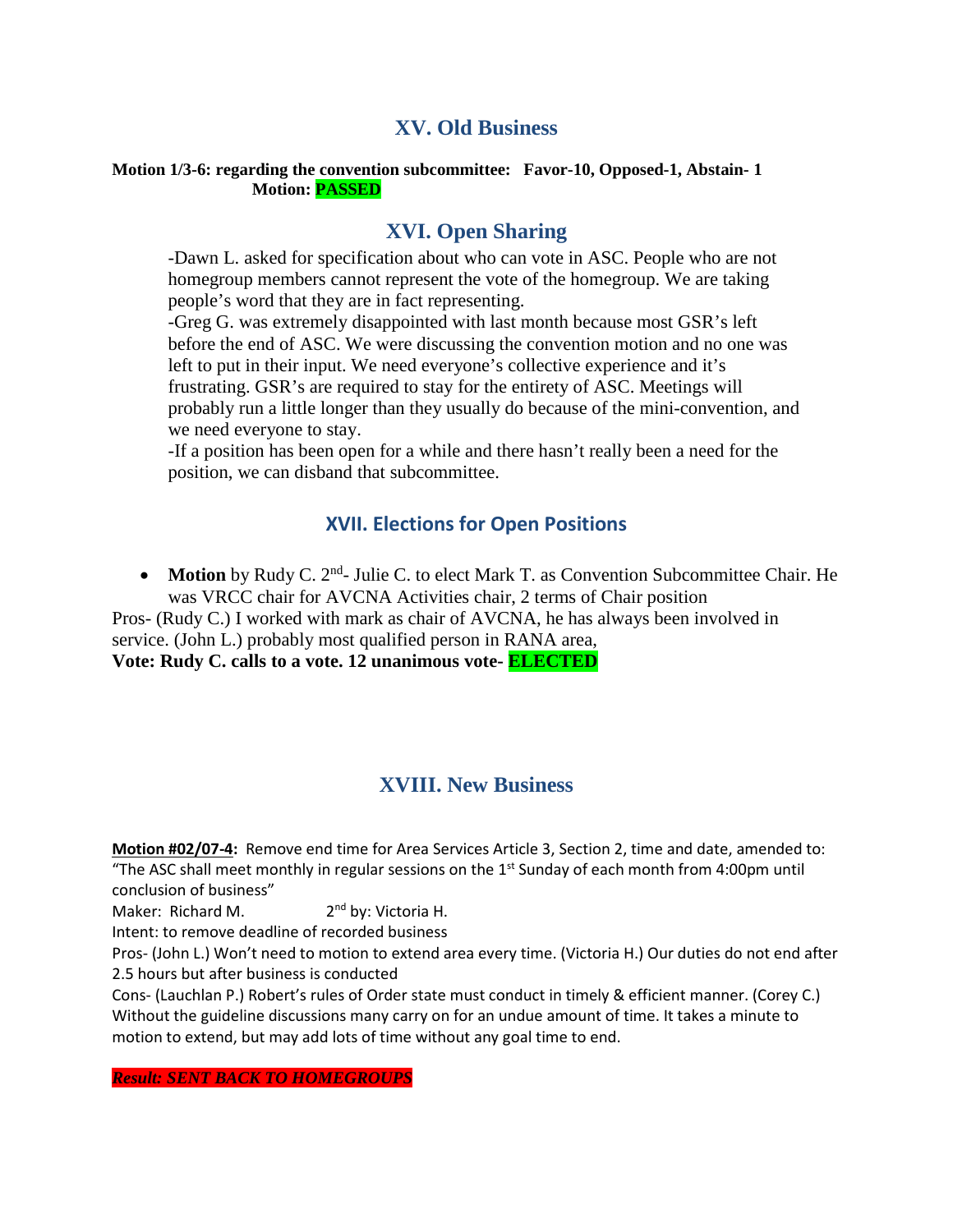**Motion #02/07-5:** Change Article 3 section 5 from "Each GSR and HSC officer will read his/her own report" to "Each GSR and HSC officer will read and submit their report in writing or email to the secretary"

Maker: Richard M.  $2<sup>nd</sup>$  by: Rudy C.

Intent: To clarify requirements or reports at area service

Pros- (Rudy C.) Accountability. (John L.) Prevents additions or subtractions from report given at ASC. Cons- (Victoria H.) Representatives may not have immediate access to email.

*Result: SENT BACK TO HOMEGROUPS*

*\*\*Amendment: "…their report in writing or email to the secretary by the end of Area Service" VOTE: For- 10, Opposed-0, Abstaining- 2 RESULT: AMENDMENT TO MOTION PASSED*

**Motion #02/07-6:** To reimburse \$59.07 to vice chair for printing costs of 2016 by-laws Maker: John L. 2<sup>nd</sup> by: Victoria H. Intent: 7<sup>th</sup> Tradition *Result: PASSES (In budget)*

**Motion #02/07-7:** Remove article 6 section 3 line D from bylaws due to the vote of the homegroups in past motions "Purchase and provide CAR for each GSR, ASC chair, ASC vice chair, ASC Secretary, ASC RCM, and RCM II. The CAR will not be purchased for vacant positions"

Maker: John L.  $2<sup>nd</sup>$  by: Rudy C.

Intent: To have bylaws reflect current years decision for not printing, and change the bylaws permanently

Pros: (John L.) Not budgeted. This is a huge printing expense that would require printing for members who have not requested printed version and are content with electronic format.

Cons: (Victoria H.) Removes printing for service body.

*Result: SENT BACK TO HOMEGROUPS*

**Motion #02/07-8:** To make a one time only amendment for the month of Feb 2016 minutes will be sent out 14 days after ASC, rather than 10 days after ASC. Maker: John L. 2<sup>nd</sup> by: Rudy C. Intent: To allow the convention sub-committee time to draft convention by-laws *VOTE: For-12, Opposed- 0, Abstain- 0 Result: PASSED*

**Motion #02/07-9:** To approve the attached convention guidelines Maker: Rudy C. 2<sup>nd</sup> by: Victoria H. Intent: To more accurately guide the convention subcommittee *Result: SENT BACK TO HOMEGROUPS*

#### *\*\*\*SEE ATTACHED BYLAWS IN APPENDIX*

**Motion #02/07-10:** \$300 start-up money for convention sub-committee

Maker: Kevin S.  $2<sup>nd</sup>$  by: Richard M.

Intent: To start fundraising events for area convention (rent for facility, food for events, any recording costs)

*Result: SENT BACK TO HOMEGROUPS*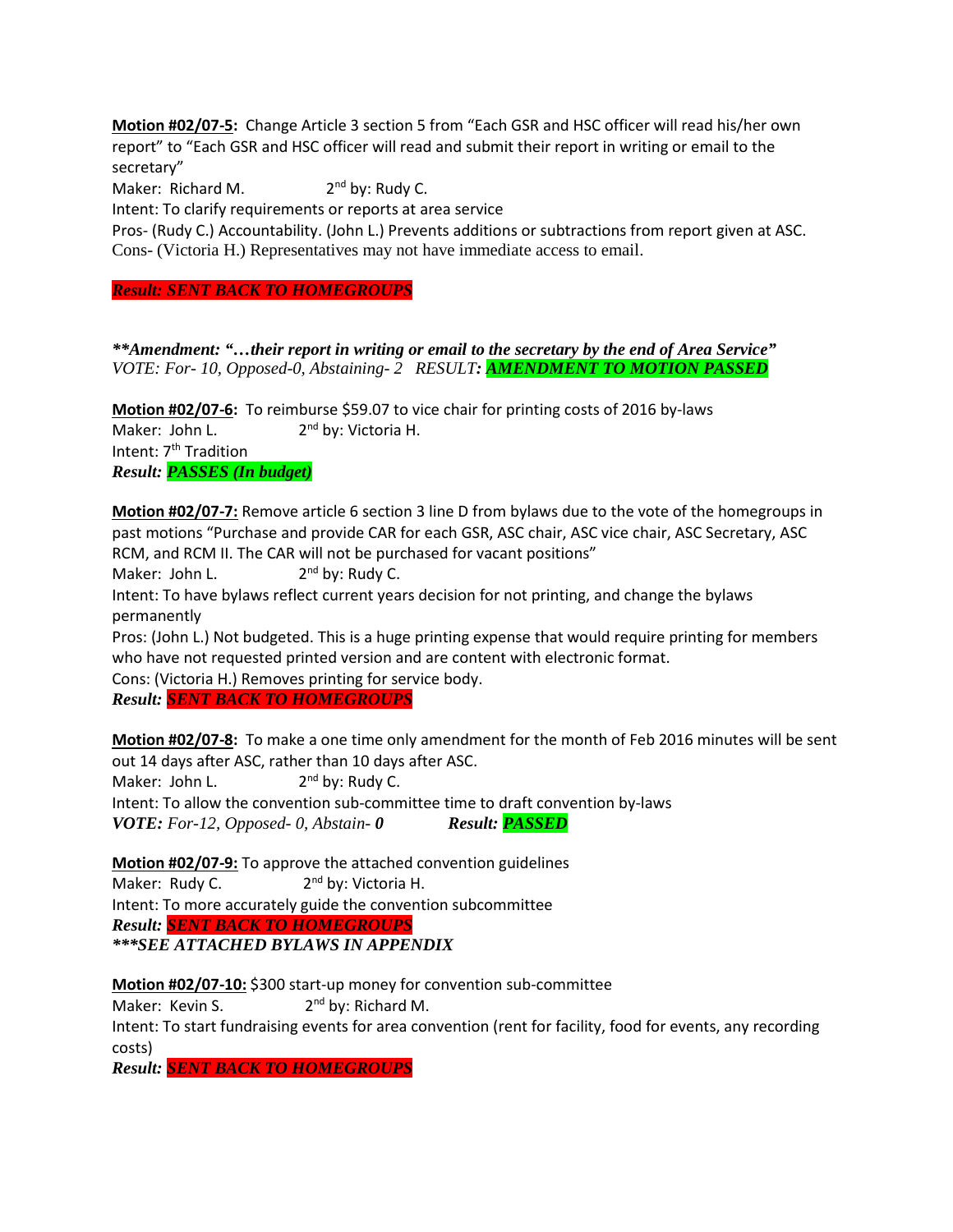# **XIX. Review of Group Status and Business**

Review of Groups not present at ASC for 2 consecutive months

- Noon Beginnings- have not shown up for a long time and no one has any information
- Final Surrender- Corey said the meeting location will not allow people in the facility to come to other meetings. They are under surveillance, have not shown up to area, and do not follow our traditions (such as pulling people out of meetings to drug test them). Per our bylaws, they must represent themselves at area or they will no longer be a part of RANA. We need volunteers to go down to that area and talk to them so that we can make a decision.

# **XX. Adjournment & Serenity Prayer**

**Motion 02/07-11:** Maker: Rudy C. 2<sup>nd</sup> by: Richard M. Motion to Close @ 6:41 pm *VOTE: Unanimous Motion – PASSED*

Submitted to RANASC for approval: 02/18/2016 by Secretary I Gen O.

\*\*\*\*APPENDIX CONVENTION BY-LAWS\*\*\*\*\*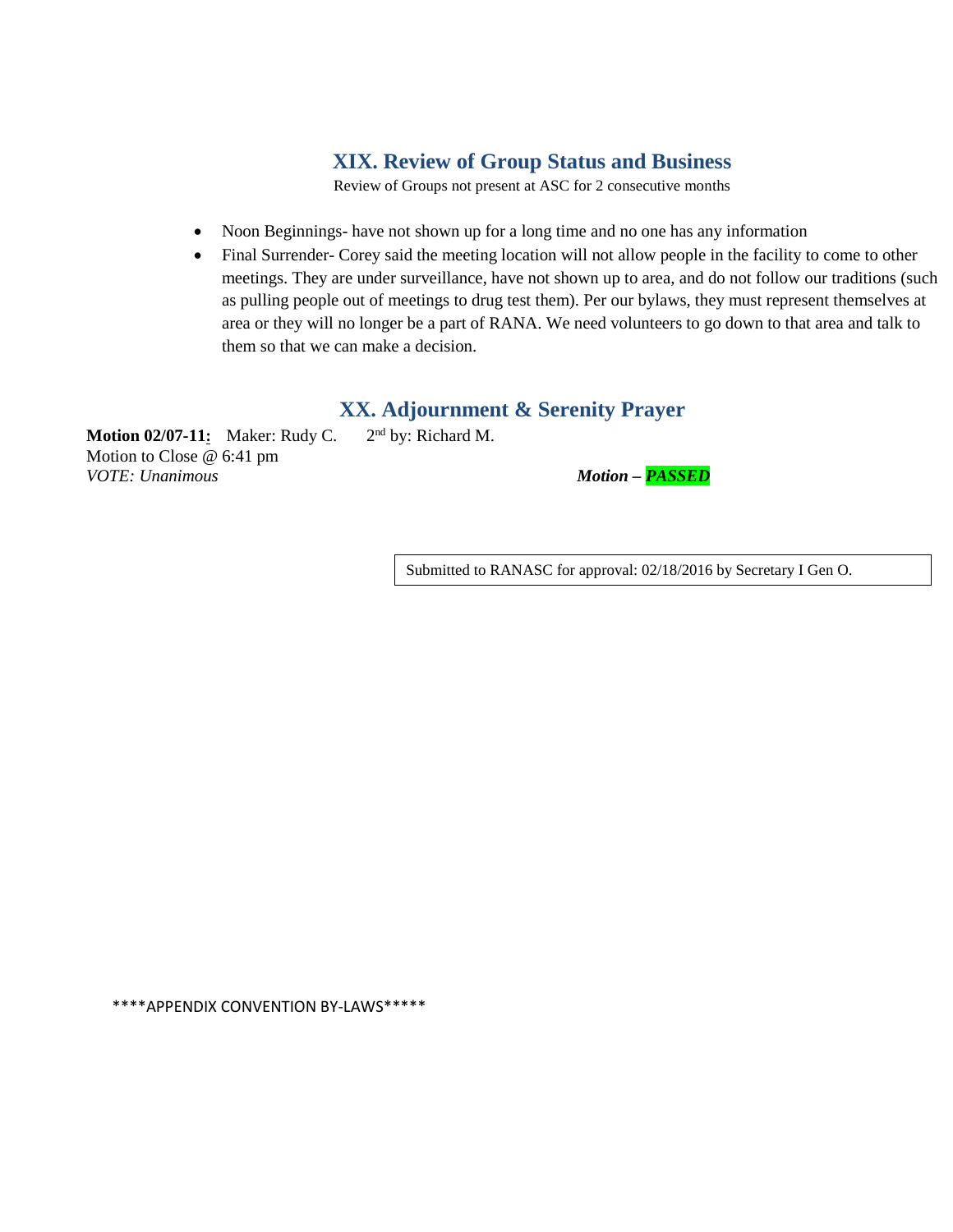

General Planning: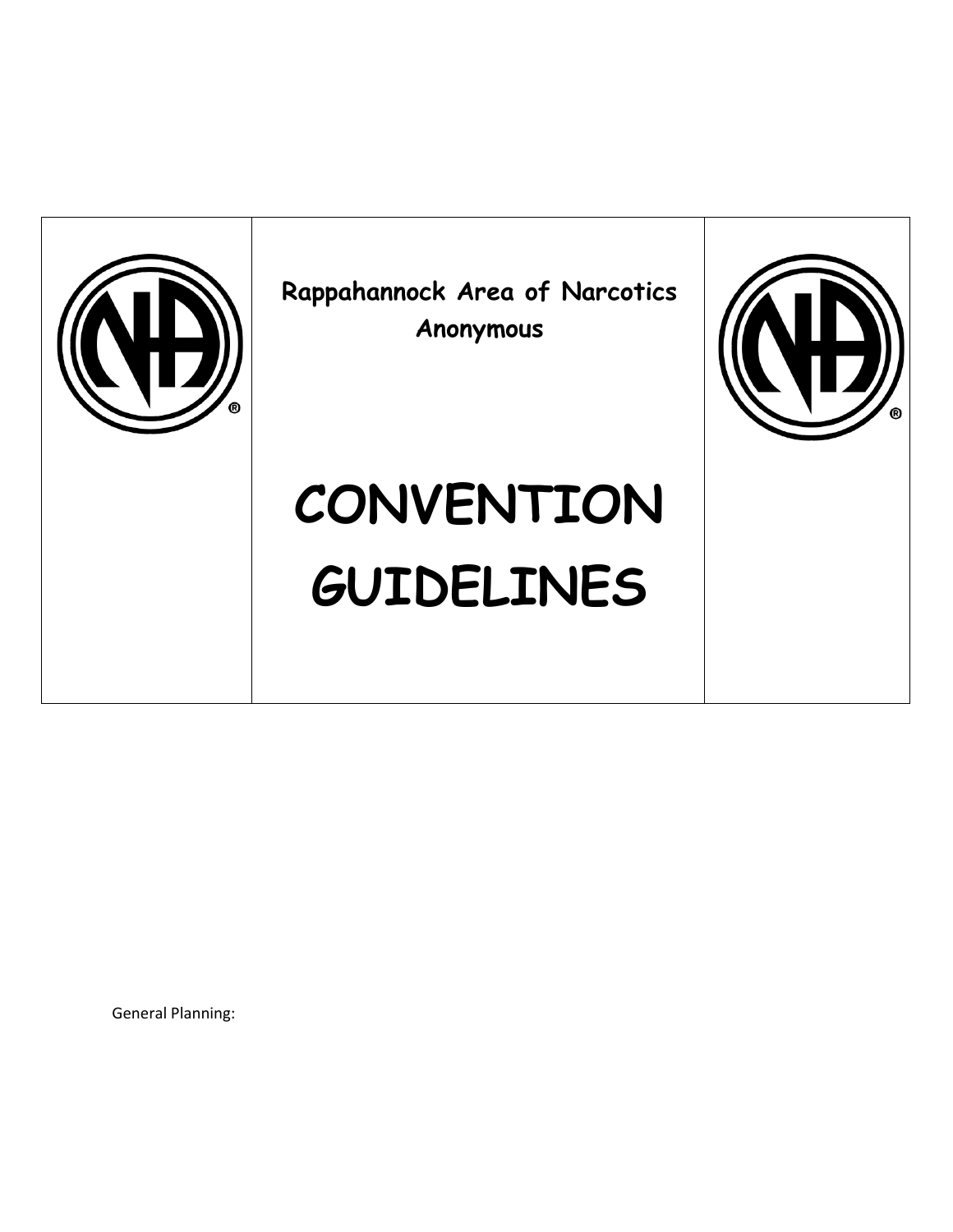#### PURPOSE

The Rappahannock Area Convention Committee (RACCNA) was formed to provide a celebration of recovery. Conventions are held by members of Narcotics Anonymous; meetings, workshops and other activities are scheduled to encourage unity and fellowship among our members.

Because service committees of Narcotics Anonymous sponsor conventions, they should always conform to the N.A. principles and reflect our primary purpose, which is to carry the message to the addict who still suffers.

#### PLANNING COMMITTEE

Hosting a convention is a tremendous responsibility, which requires significant planning, dedication & effort. Conventions can be complex and overpowering endeavors; therefore, effort should be made to select key people who have had prior convention experience. The planning of a convention requires the combined efforts of many people. These people work as a committee, which might be made up of representatives from groups sponsoring the convention. The convention is conducted as an area activity and is organized as a subcommittee of the Rappahannock Area Service Committee (RASC). We hope to hold an annual convention and that the committee will be a standing committee of the RASC.

The RACC is a Subcommittee of the RASC. This places the convention within the N.A. service structure via the Ninth Tradition by making it a committee directly responsible to those it serves. The RACC is totally responsible to the hosting service committee(s) and exists only because those service committees formed it. Any convention not reporting to a branch of the N.A. service structure is not responsible to the Fellowship and hence is not an N.A. convention.

The RACC should be allowed sufficient leeway to perform its responsibilities and should not bog down the host service committees with routine business matters that can be handled within the RACC. Also a report of the committee's activities should be given at each of the hosting service committees meetings, by the Convention Chairperson. This keeps the ASC's in touch with how things are going and enables them to provide support and guidance when needed.

#### COMMITTEE MEETINGS

All RACC meeting should take place at a regularly scheduled time and place and follow the current edition of Robert's Rules of Order. The purpose of these meetings is to gather and share information regarding the planning and carrying out of the convention.

Effort should be made to encourage support and participation from all members. Care should also be exercised during the planning process to involve as many groups and individuals as possible. Election of officers should be based upon qualifications and experience. Exemptions to stated clean time requirements can be made by 2/3 majority vote of the current voting members to fulfill a position. A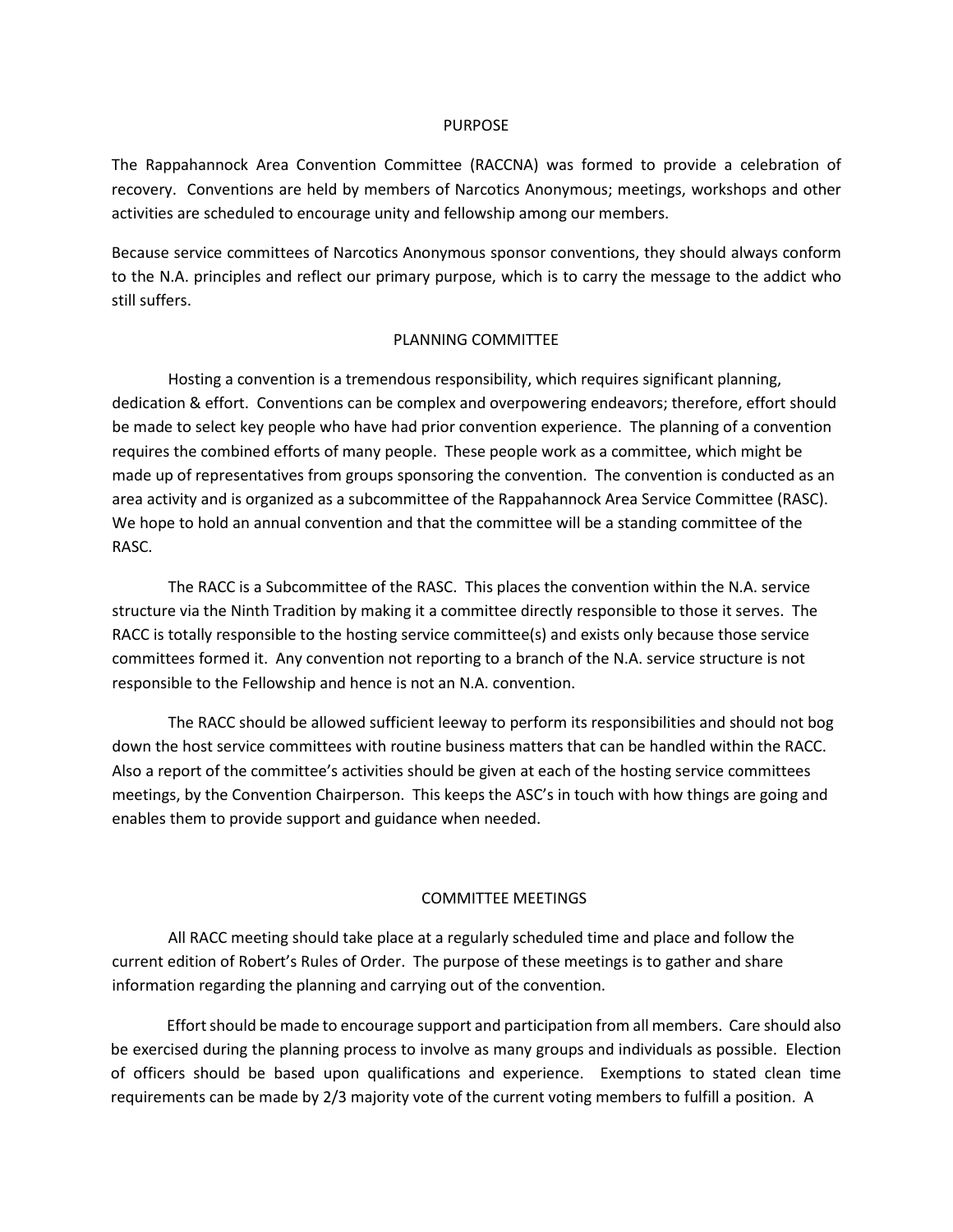description of Executive Committee members and duties is presented in these guidelines. Anyone may speak at a RACC meeting upon obtaining recognition by raising a hand, and acknowledgement by the Chairperson.

RACC meeting are scheduled monthly until four months prior to the convention, at which time they take place every two weeks. A mandatory Pre and Post RACC meeting will be held at the host venue. The Pre-Convention meeting should be held on the day of the Convention, at least 3 hours prior to the opening of the Convention. The Post-Convention meeting should be scheduled to begin, no more than 2 hours after the close of the Convention. It is advisable to schedule two or three hours to conduct RACC meeting business. All subcommittees hold separate meetings prior to the RACC meetings. The subcommittee chairpersons submit reports, recommendations and other details about their areas of responsibility. An agenda or format should be prepared prior to meetings.

### **The agenda shown below will be used at RACC meeting:**

- 1. *Opening: Begin with a moment of silence. Follow with the Serenity Prayer, the twelve traditions and the twelve concepts.*
- 2. *Read and approve the minutes of the last meeting.*
- 3. *Chairperson's report (review progress to date and relay any recent information.*
- 4. *Treasurer's report (update on expenses and new balance).*
- 5. *Subcommittees' reports (reports should include goals and progress of each subcommittee).*
- 6. *Old Business carried over from the last meeting.*
- 7. *Area(s) Concerns/Comments/Suggestions*
- 8. *New Business to be undertaken before the next meeting, including motions.*
- 9. *Closing prayer. (Order of agenda can change on an as need basis)*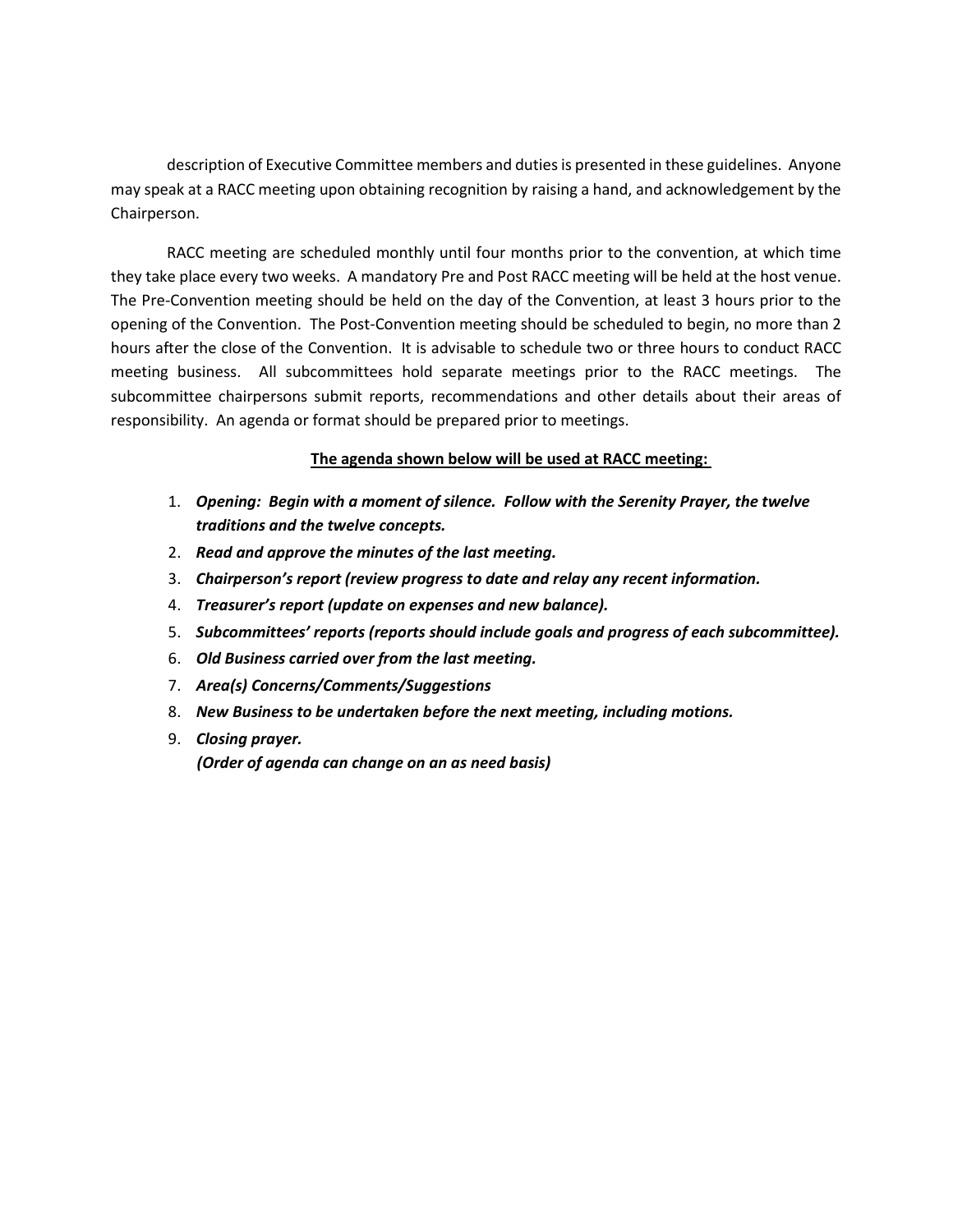#### VOTING PROCEDURES:

Voting privileges are extended to each member of the RACC. Any representative to the member area (i.e. Area Chairperson or liaisons), Officers, and Subcommittee Chairpersons who regularly attend RACC meeting is considered a member. Any voting member must have attended 2 consecutive RACC meetings to have received voting privileges. Subcommittee voting privileges are conducted by the same guidelines. Further, voting procedures will adhere to the following standards.

- *Motions shall be made by voting members or submitted from member Area Service Committees only.*
- *Motions must be seconded at the committee meeting, prior to any discussion on the motion.*
- *All motions are to be made in writing utilizing the RACC motion form. The Secretary of Policy Chair should have these forms on hand.*
- *In keeping with our Sixth Concept a group conscience should be taken, when unanimity is not possible.*
- *A 2/3 majority vote is required for a passing vote.*

## ATTENDANCE POLICY:

Due to the limited amount of time available to properly plan and execute an undertaking as cumbersome as a Convention, Committee members are expected to be in attendance at all RACC meetings. Absenteeism will be handled in the following manner:

- 1. *Executive Committee members who anticipate being absent from a Committee Meeting should contact the Chairperson and submit a written/typed report to the Chairperson, prior to the scheduled Committee Meeting.*
- 2. *Subcommittee Chairpersons who anticipate being absent from a Committee Meeting should contact the Vice-Chairperson and submit a written report to the Vice-Chairperson, prior to the scheduled Committee Meeting.*
- 3. *Following any absence, it is the responsibility of the Sub-Committee Chairperson to contact the Chairperson or Vice-Chairperson.*
- 4. *Following the second absence, the Committee Member shall be up for review as two absences are grounds for dismissal. However, the group with considered excused absences. Excused have been defined as: work or illness known or unknown.*
- 5. *Written reports are required in the event of a Committee Members absence.*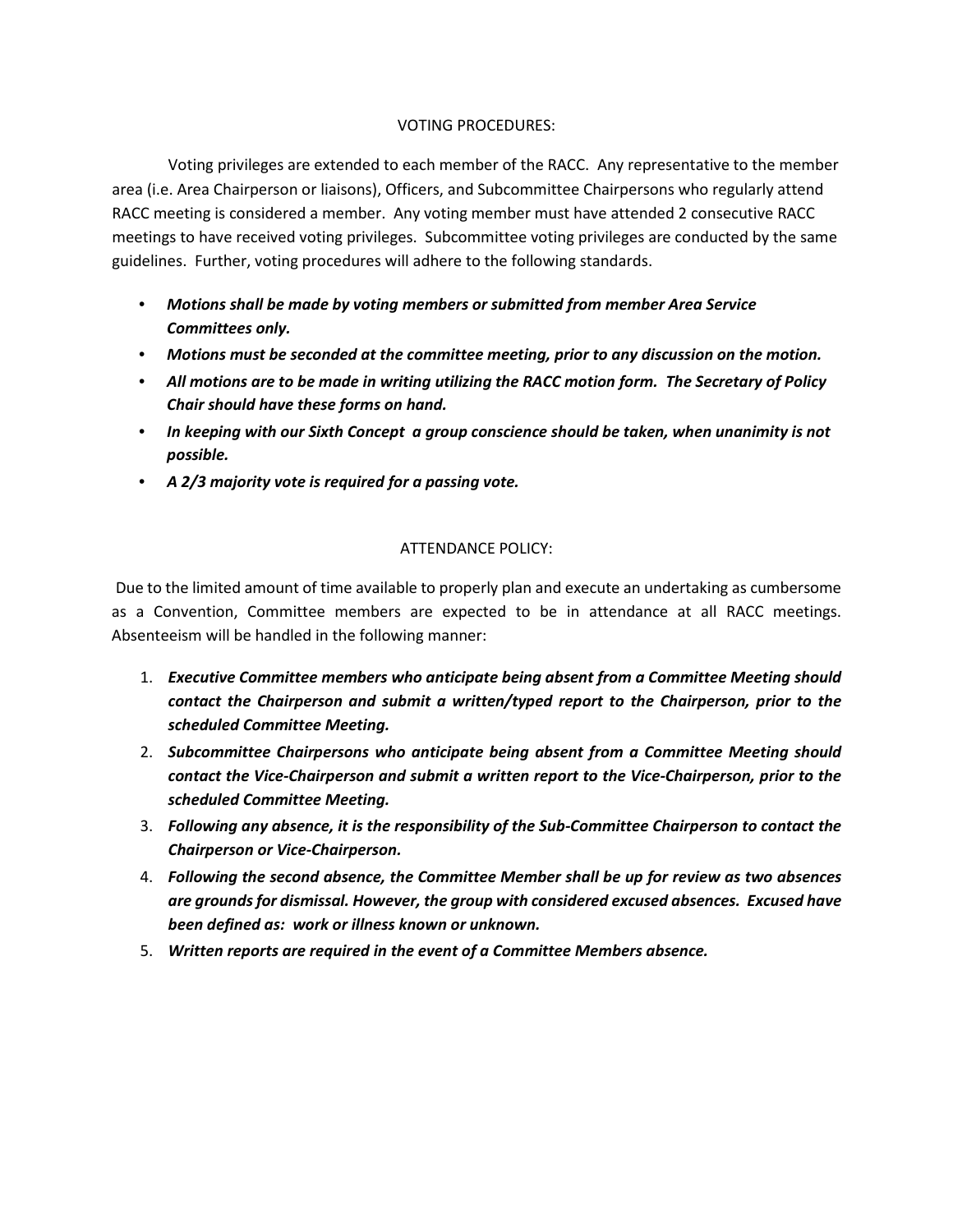#### REMOVAL OF RAFR OFFICERS OR SUBMCOMMITTEE CHAIRPERSONS

Any RAFR officer or subcommittee chairpersons may be removed by a 2/3's majority vote of the RAFR. Grounds for removal can include (but are not limited to): failure to perform duties as indicated in the RAFR guidelines or the WSC Convention Handbook (or assigned by the RAFR), failure to follow RAFR attendance policy, misappropriation or embezzlement of CAFR funds, or relapse. A motion to remove a RAFR officer or a subcommittee chairperson shall be handled in accordance with normal RAFR procedure. It is recommended that such a step not be taken lightly. Because the RAFR serves as a trustee for the funds in accounts in its name, (these funds are owned by the Rappahannock Area), it is the responsibility of the RAFR to make every attempt to collect any misappropriated or embezzled funds. The RAFR should not forgive any debt owed to the RAFR. Any RAFR officer or subcommittee chairperson removed from office may be considered for position as a Trusted Servant after a minimum of two (2) calendar years from his or her removal. The RAFR should determine the validity of any charges before voting on a motion to remove any RAFR officer or subcommittee chairperson. The RAFR shall notify the Rappahannock Area Service Committee when any RAFR officer or subcommittee chairperson is removed. The Rappahannock Area Service Committee shall have the power of veto over any removal.

#### Disruptive Behavior

The RACS will conduct business in a manner that is conducive with the twelve steps and twelve concepts of Narcotics Anonymous. Every member will have the opportunity to express themselves without fear of reprisal. Any behavior weather it is verbal or physical; intentional or unintentional that is threatening to any member of this committee is unacceptable and will be grounds for removal. The removal process will be conducted by the executive committee.

Intentional is described as:

- 1. On purpose
- 2. Willful

Unintentional is described as:

- 1. Random; repeated incidents over a period of time
- 2. Unconsciously or not aware of.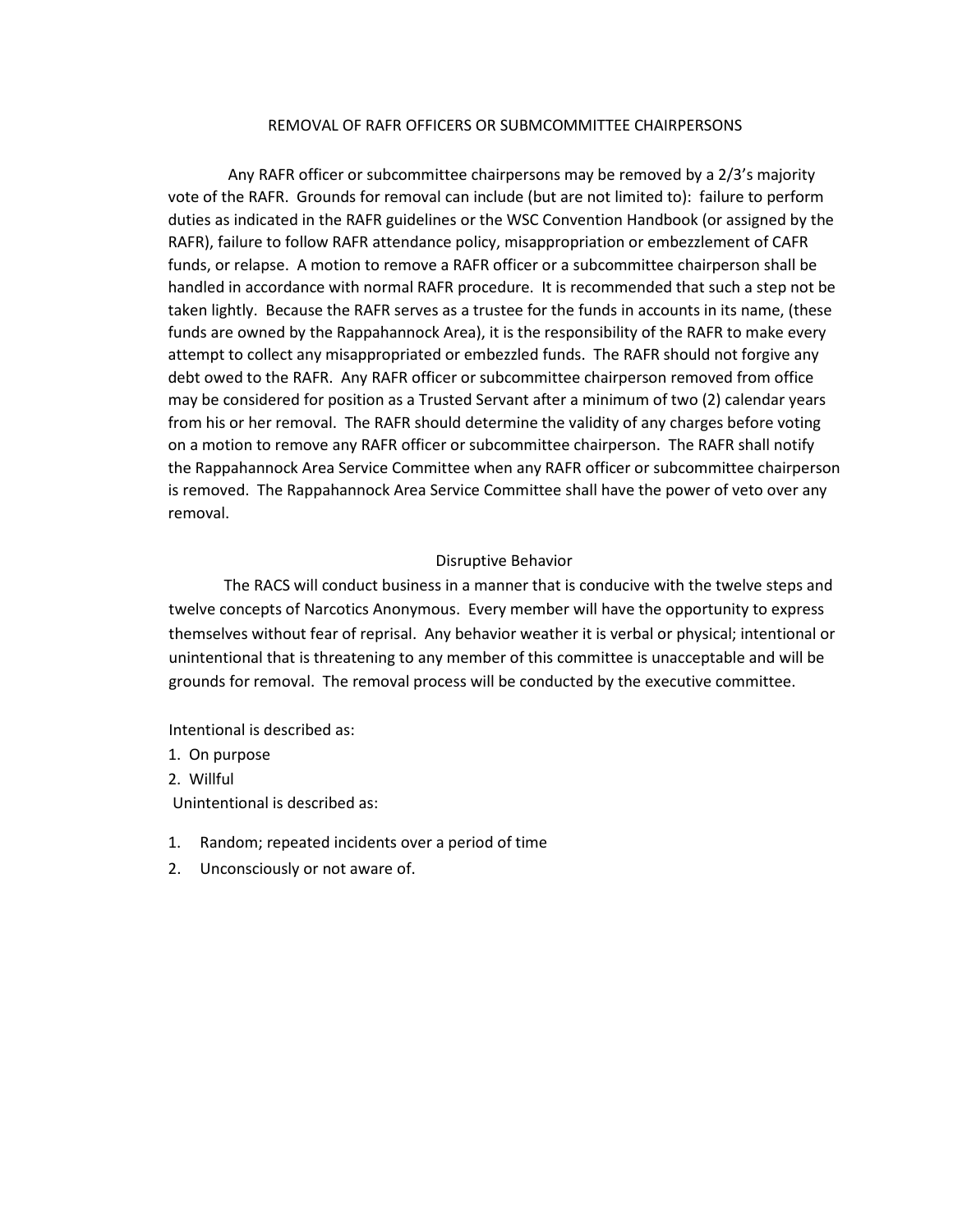## CONVENTION COMMITTEE

The RACC is generally made up of members who were involved in the preliminary planning process. However, membership in the RACC should be open to all members of the Fellowship. The RACC consists of an Executive Committee and Subcommittee chair positions, which are identified as follows:

- 1. *Executive Committee* 
	- a. *Chairperson*
	- b. *Vice-Chairperson*
		- I. *Hotel Liaison*
	- c. *Secretary*
	- d. *Alternate Secretary*
	- e. *Treasurer*
	- f. *Alternate Treasurer*
- 2. *Subcommittee Chairperson* 
	- a. *Registration*
		- I. *Convention Information*
		- II. *Hospitality*
	- b. *Programming:*
		- I. *Fundraising/Entertainment*
		- II. *Arts & Graphics*
	- c. *Merchandise*

Requirements and qualifications suggested for Executive Committee and Subcommittee chairpersons of the RACC are as follows:

- 1. **Chairperson………………………. 5 yrs. Clean time and convention experience**
- 2. **Vice Chairperson……………….. 4 yrs. Clean time and convention experience**
- 3. **Secretary…………………………….2 yrs. Clean time**
- 4. **Alt. Secretary……………………..1 yr. Clean time**
- 5. **Treasurer……………………………5 yrs. Clean time and convention experience**
- 6. **Alt. Treasurer……………………..4 yrs. Clean time and convention experience**
- 7. **Subcommittee Chairs…………Minimum of 3 yrs. Clean time and experience in the area of responsibility.**

#### *Other relevant and necessary experience:*

• *Working knowledge of the 12 steps, 12 traditions and 12 concepts of N.A.*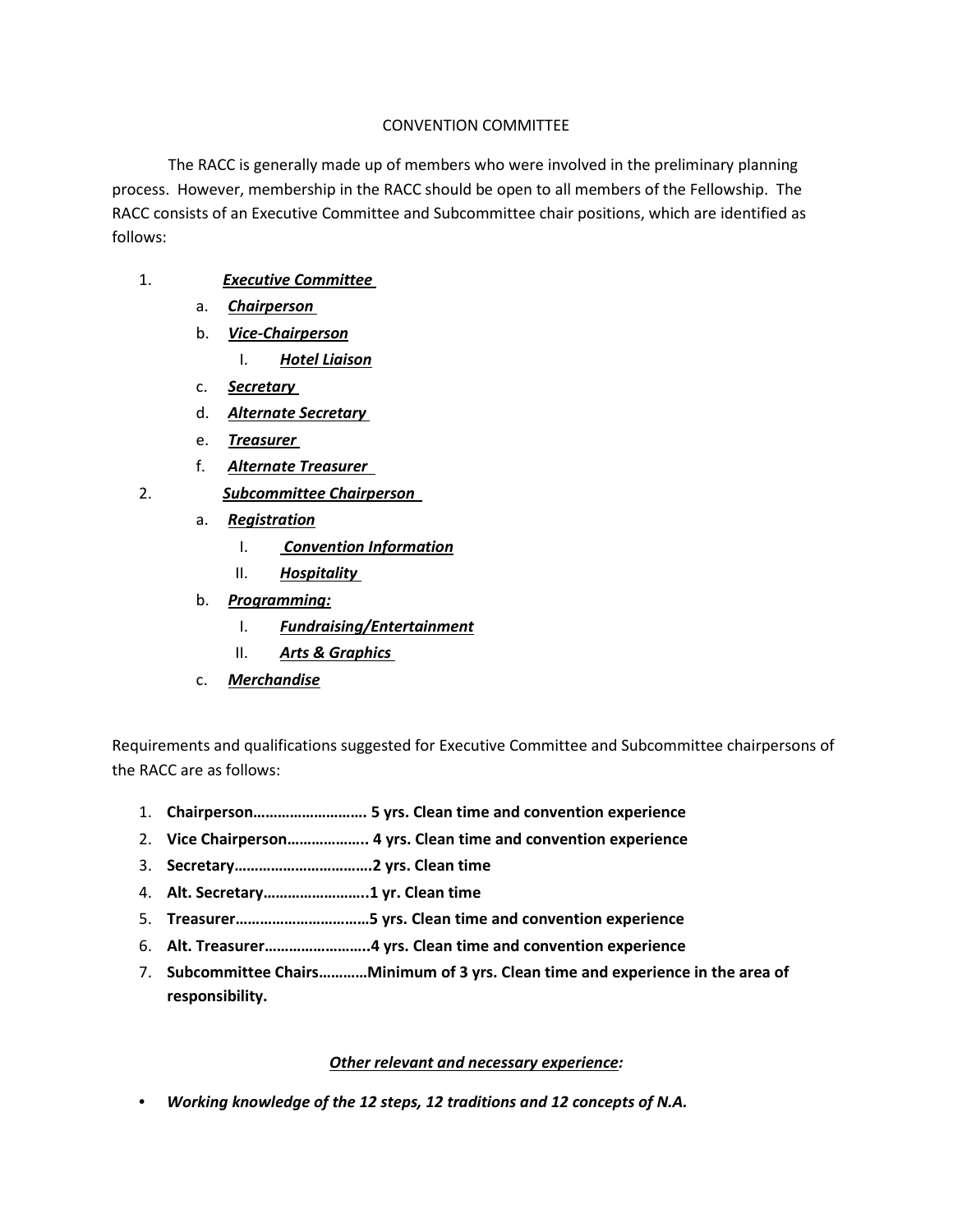- *Willingness to give the time and resources necessary.*
- *Ability to exercise patience and tolerance.*
- *Active participation in Narcotics Anonymous.*
- *Other duties as identified in the appropriate Subcommittee description.*
- *Attend all meeting of the RACC. Any Officer or Subcommittee Chairperson, who misses two (2) meeting of the RACC within a convention year, may be removed from office*.

### **THE EXECUTIVE COMMITTEE**

The Executive Committee carries out (executes) the conscience of the overall committee. The Executive Committee functions as the administrative committee of the convention and holds separate, periodic, and special subcommittee meetings. Its function is to ensure that various subcommittees work together to assist subcommittees, which may need extra help. However, it is not necessary for the Executive Committee to involve itself directly in the specific workings of each subcommittee. The members of the Executive Committee discuss the performance of subcommittees as well as the convention budget and other matters, which affect the convention. The results of these discussions are included in the reports at RACC meetings.

**Chairperson:** Five years clean time, demonstrated stability in local community an administrative abilities.

- 1. *Organizes subcommittees and delegates major task to specific subcommittees. Stays informed of the activities of each subcommittee and provide help when needed.*
- 2. *Attends at least one meeting of each Subcommittee during the year.*
- 3. *Helps resolve personality conflicts.*
- 4. *Keeps activities within the principles of the 12 traditions, 12 concepts and with the purpose of the convention.*
- 5. *Monitors the flow of funds and overall convention cost, and helps organize the subcommittee budgets. Prepares a budget for the Executive Committee functions.*
- 6. *Prevents important questions from being decided prematurely, in order to foster understanding by the entire committee prior to action.*
- 7. *Allows the subcommittees to do their jobs, while providing guidance and support. Only major issues need be brought to the RACC meeting. Subcommittees should be given the trust and encouragement to use their own judgment.*
- 8. *Votes only to break a tie.*
- 9. *Assist Treasurer in picking up and depositing money during the convention.*
- 10. *Signature authority on the bank account.*
- 11. *Signs hotel contract, arranges for any special functions, and approves all charges to the master account.*
- 12. *Communicates with members of the Executive Committee regularly between RACC meetings.*
- 13. *Reserves all rooms billed to the master account.*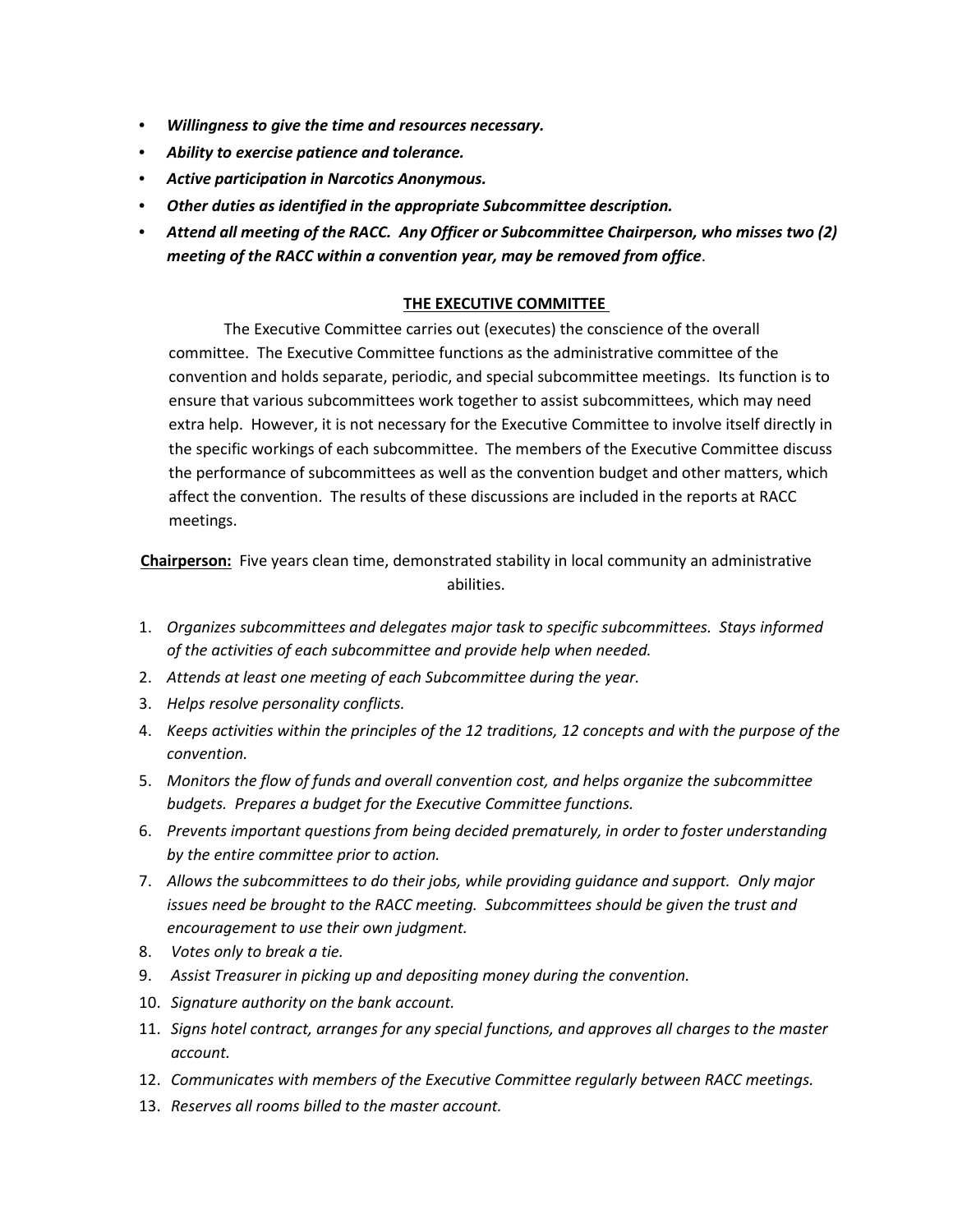**Vice-Chairperson/Hotel Liaison:** A minimum of four (4) years clean time, personable, and familiar with all committee members, in order to serve as a liaison between the subcommittees and the hosting community.

- 1. *Acts as chairperson if the chairperson is unavailable.*
- 2. *Coordinates subcommittees and attends subcommittee meetings in order to ensure that they get the necessary support to do a good job.*
- 3. *Works closely with the chairperson to help delegate responsibilities to subcommittee chairperson.*
- 4. *Makes a written report to the member area service committees on the progress of convention planning.*
- 5. *Signature authority on the bank account.*
- 6. *Attends at least one meeting of each Subcommittee during the year.*

### I.**HOTELS Liaison Responsibilities under Vice Chair duties**

*All agreements should be in the form of a contract for services, which must be presented to the RACC for approval and signatures.* 

Authorized signatories for contracts are: **Vice-Chair and Treasurer, or their alternates if needed**. Make it clear that the committee will only honor bills with these specified signatures. Final approval of any contracts will be the responsibility of the full RACC.

#### **Job Duties:**

- *1. Ensure that all Hotel Subcommittee tasks are completed on time.*
- *2. Ensure Audio/Visual needs are met. Microphones for each workshop, Speaker meeting space and vendor locations, outlets as well as audio visual equipment.*
- *3. Communicate with chair and treasurer regularly on the process of hotel and to keep open lines of communication.*
- *4. Communicate with the Alt. Hotel Liaison regularly.*
- *5. Communicate weekly, biweekly or monthly with the hosting hotel to ensure a smoothly ran convention.*
- *6. Communicate with all other subcommittees to ensure any required materials are made available during the convention.*
- *7. Delegate assignment to the alternate and provide a copy of those assignments to the vice-chair.*
- *8. Submit to the RACC three (3) proposals no more than 30 days after closeout from the previous year's convention.*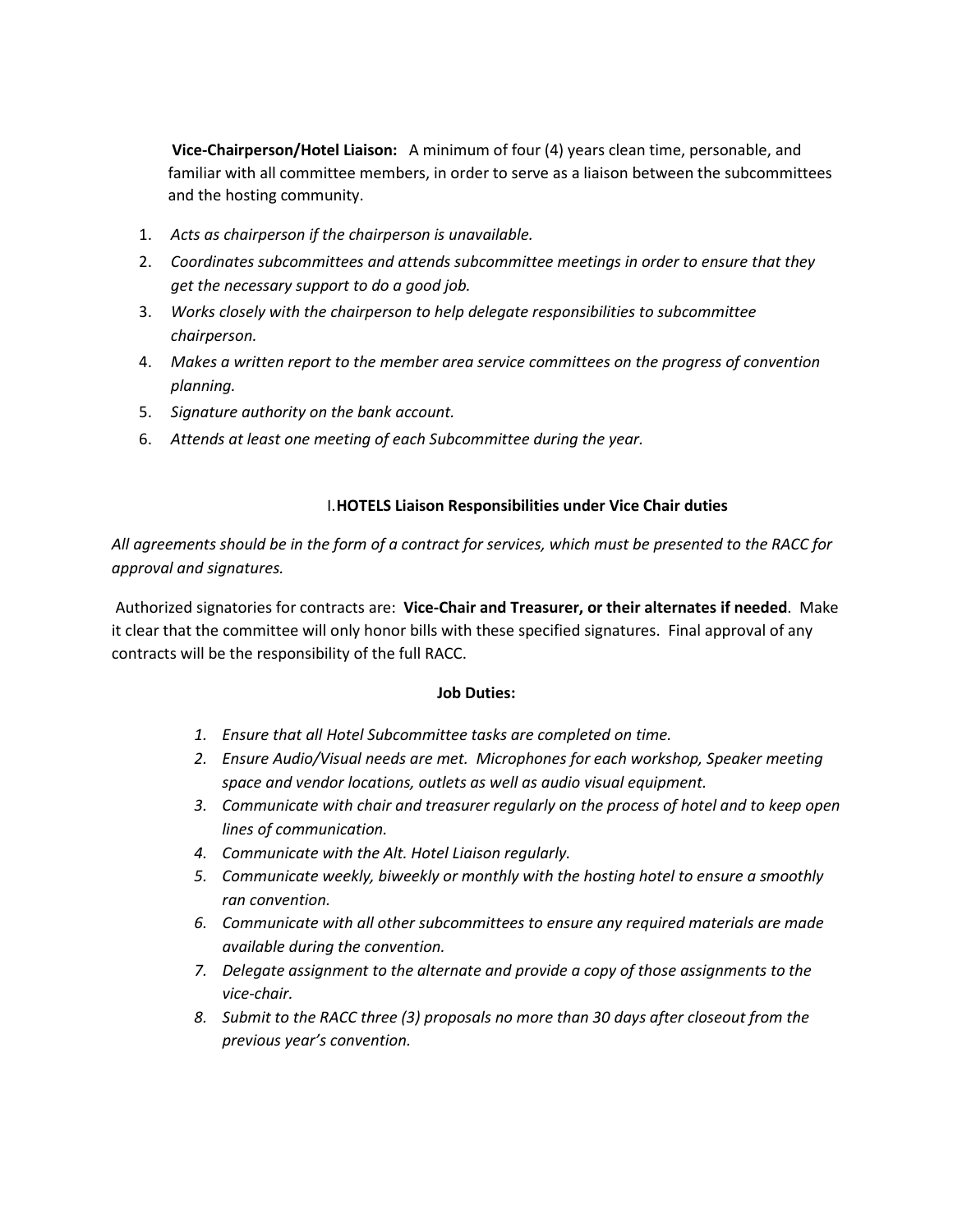**Secretary:** Should possess a minimum of 2 years clean time, service experience and good typing skills, as well as service experience to ensure that accurate minutes are distributed to the committee members.

- 1. Keeps minutes of all committee meetings and subcommittee reports.
- 2. Keeps a running log of motions passed, conferring with the RACS policy chair to ensure any policy changes do not conflict with ASC policy. Have a copy of minutes available at each committee meeting.
- 3. Maintain a copy of all Subcommittee minutes for archive and reference purpose.
- 4. Will have the latest approved RACC Guidelines available at each meeting.
- 5. Signature authority on bank account.
- 6. Maintain a list of names, addresses, and phone numbers of committee members for committee use.
- 7. Keeps extra sets of minutes, updated after each committee meeting, for members who request a complete set.

**\*\*Alternate Secretary:** Must possess the same qualifications of the secretary.

- 1. *Assist the Secretary in the discharge of secretarial duties.*
- 2. *Assume the duties and responsibilities of the secretary in case of absence.*

**Treasurer:** Five years clean time, demonstrated stability in the local community, accounting skills, service experience with conventions or other large-scale Fellowship activities, and accessibility to other committee members, especially the Registration Subcommittee.

- 1. *Opens a bank account for the RACC. The signatures required for the account are any two of five signatures which are the RACC Chairperson, Vice-Chairperson, Secretary, Treasurer and Alternate Treasurer.*
- 2. *Works with the Chairperson and Vice-Chairperson to prepare a budget for the convention, which is used for planning fund-raising activities. The budget is based on the subcommittees' recommendations as to the monies they will need to carry out their task. The budget can be a rough estimate at the beginning of the planning, and revised as the convention draws near*.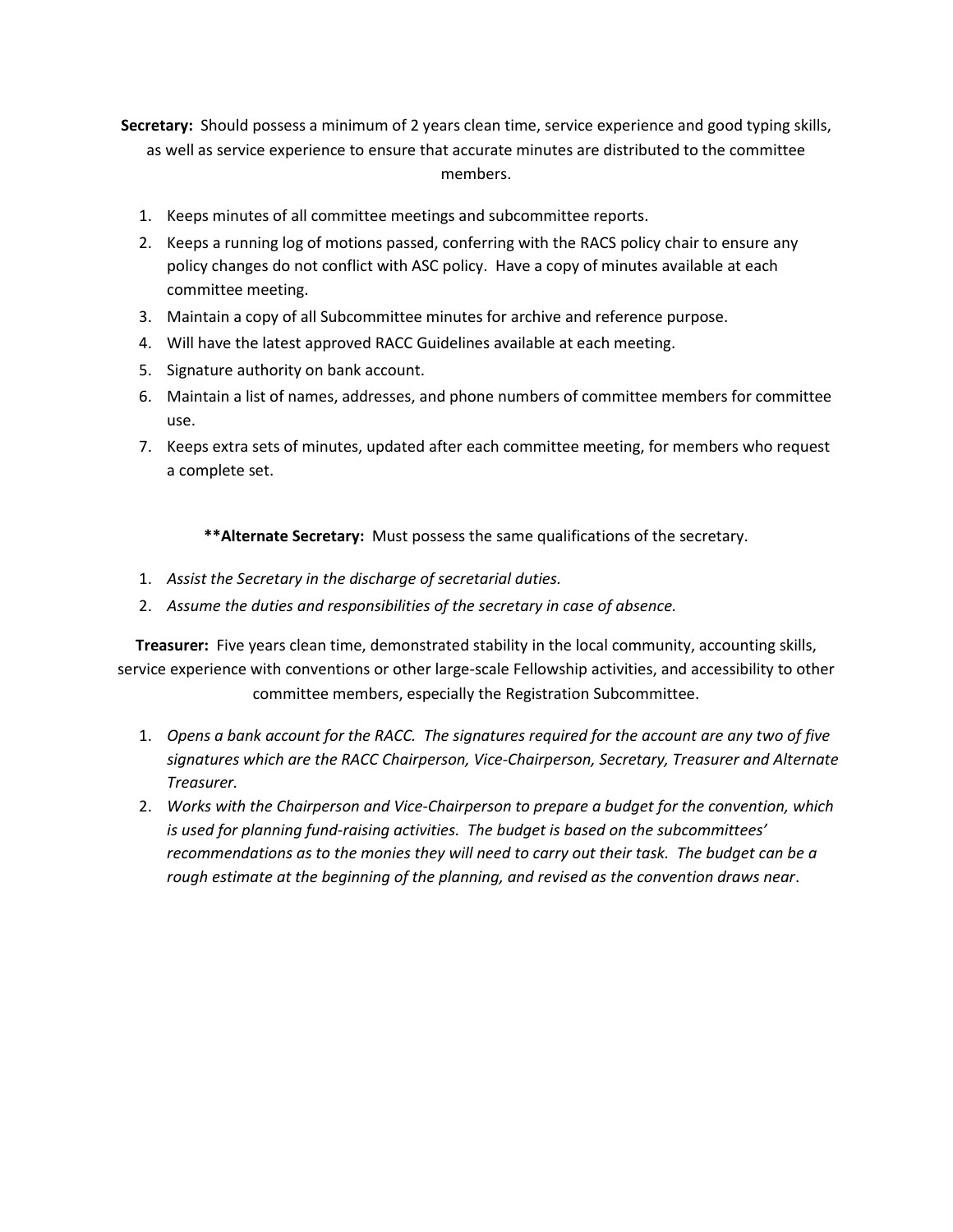3. *Writes all checks and is responsible for collecting receipts from subcommittees for monies paid out.* 

21

- 4. *Responsible for all monies, including revenues from registration and banquet tickets, pay bills and advises the chairperson on cash supply, income flow and rate of expenditures.*
- 5. *Keeps a record of expenditures for each subcommittee.*
- 6. *Reviews subcommittee reports for departures from the financial plan not mentioned in the original budget so that an accurate budget can be maintained.*
- 7. *Each check requires two signatures; one must be that of the Treasurer or the Alternate Treasurer and the other any authorized member of the Executive Committee. Additionally, a complete Treasurer's report should be submitted to the sponsoring service committee(s) along with funds distribution, within two months but no later than three months from the Convention end. The RACC should also have the report audited as a further safeguard for convention funds.*
- 8. *The area service committee the RACC serves should make a periodic review of all financial records. The records should be reviewed at the time of the actual funds distribution in accordance with the Treasurer's financial statement requirements.*
- 9. *Both the Treasurer and Alternate Treasure can be bonded at the expense of the RACC.*
- 10. *Oversees the programming of cash registers and organizes training for cashiers.*
- 11. *Cashes out all registers, at each shift change, with the assistance of the Convention Chairperson and keeps copies of register tapes for records.*
- 12. *Keeps all contracts and receipts.*
- 13. *Checks post office box for bills. Collects and distributes all mail, in a timely manner.*
- 14. *Signature authority on the bank account.*
- 15. *Maintains petty cash fund at the beginning of the Convention.*
- 16. *At the start of the convention, in a receipt book, record all cash transactions, in and out, along with all money drops taken from the registers during the convention. The Chairperson must sign all deposit slip receipts to ensure accuracy.*

8.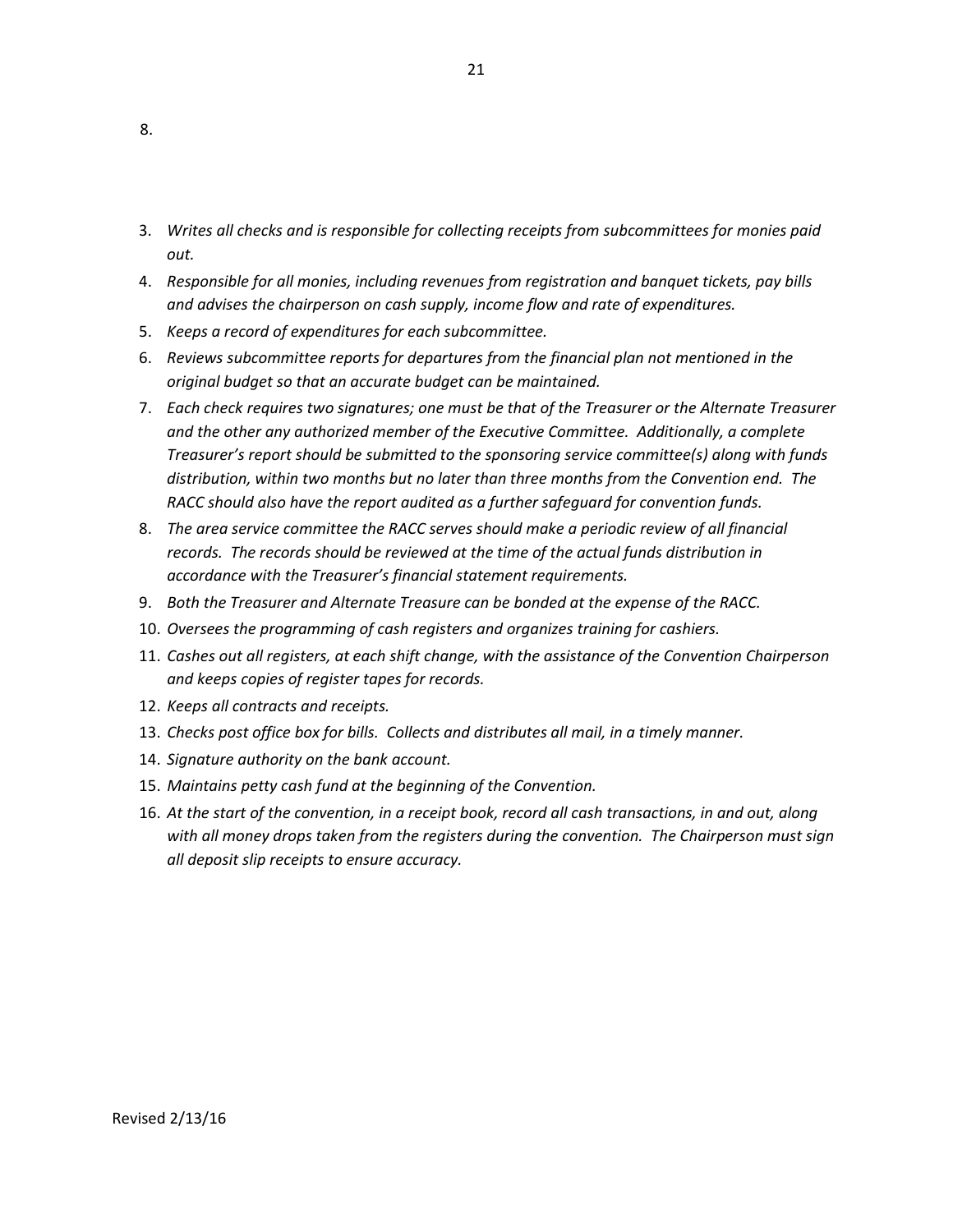#### **SUBCOMMITTEES**

**Each subcommittee Chairperson is responsible and accountable to the RACC through the Vice Chairperson. It is imperative that Subcommittee Chairpersons be in contact with the Vice-Chairperson at least on a monthly basis and should notify the Vice-Chairperson of any anticipated absences from the RACC. It is also the Chairpersons responsibility to inform the Vice-Chairperson of the time and location of Subcommittee meetings and provide the Vice-Chairperson with a copy of their monthly report for inclusion in his/her report to the member Area Service Committees. This can be done at the RACC meeting.** 

Subcommittee meetings operate according to Robert's Rules of Order. This ensures that the meetings run smoothly and that business is conducted in an orderly fashion. Each subcommittee chairperson should be aware of what responsibility each member has assumed, and make sure that every task assigned is carried out.

#### **REGISTRATION: CONVENTION INFORMATION/HOSPITALITY**

Usually, the first people convention attendees meet are those members manning the registration tables. How well they are greeted in many ways sets the tone for how well the convention comes off. Smooth, prompt, orderly and hospitable service functions are the key ingredients to successful registrations. Therefore, organization and planning by this committee is very important.

*The Registration Subcommittee is one of the busiest committees of every convention. Although it's most intensive work is completed in the weeks just prior to and during the convention, its responsibilities begin with the advance planning. This advance planning includes drafting the flyers and forms which must be done well in advance (at least nine (9) months prior to the convention date) in order to allow sufficient time for review by the full committee. The mailing schedule for flyers and preregistration forms is six (6) months prior to the Convention start date.* 

\*The development of the convention flyer should be a cooperative effort between the Registration and the Arts & Graphics Subcommittees.

The Registration Committee should develop the convention registration form for the Arts & Graphics subcommittee. *After the convention flyer is completed, it is given to the Convention Information Subcommittee for distribution.*

**The number of members needed for this committee will depend on the anticipated attendance and length of registration hours. It is not advisable to have the same members working five to eight hours without a break or a few members handling registration for a large rush of people. Therefore, the creation of shifts and work teams is important. The shift and team aspect is addressed in detail in a later section.** 

**The first flyer announcing the convention should be made as soon as the dates are established and a contract or agreement is reached with the hotel.** 

As each registration is received, by mail or a direct sale, a record should be made indicating information about the registrant and all money received. If free registrations are given out as part of the promotional activities, the committees must keep careful records of what is provided and to whom. When registrations are made at fund-raising activities, numbered cash receipts are used as a confirmation to the convention. The RACC Chairperson, in conjunction with the Treasurer should establish a good working system for handling cash registrations received at these fund-raising activities. All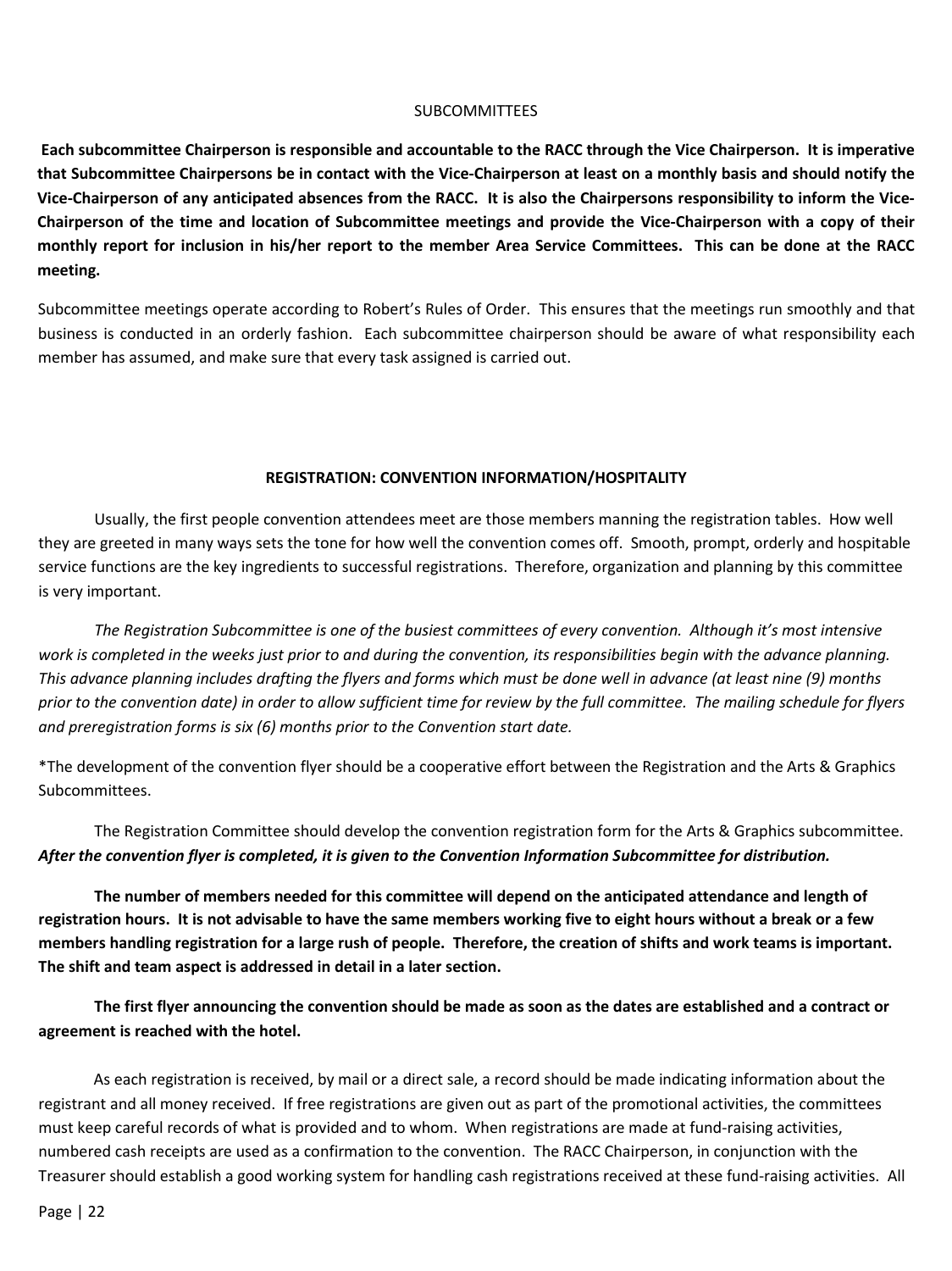registrations with numbered cash receipts are used for preparing confirmations. Each member of the Registration Subcommittee who is authorized to accept registration money should work out of one, cash receipt book with three-part carbon copies. The Chairperson and Alternate of the Registration Subcommittee will be authorized to accept registration monies and will each have a cash receipt book.

The Registration Subcommittee conducts its activities within the scope of the budget authorized by the full committee. When funds are needed for expenses, they are obtained from the RACC Treasurer. **Un-deposited cash received by the Registration Subcommittee should not be used for committee expenses, as it can result in confusion and possible misuse of funds.** 

The record system developed by the Registration Subcommittee should be simple and clearly understood by all members of the Committee. The records of all registrations and breakfast, lunch or banquet ticket sales should be updated at least once a week. In this way, the full *RACC* can be apprised of the financial status. This record system can be used to verify the Committee Treasurer's records and provide an indication of the solvency of the convention.

A duplicate record system should be maintained for all Registration Subcommittee activities. A simple file box containing 3"5" cards arranged alphabetically is a simple and effective method. A card is made for each registration. One card contains all the information about each registrant, including all functions which have been paid, the receipt number and confirmation number (which are the same). Another method would be the use of a computer database, which would include the same information and backed up to a jump drive after each entry. It is recommended that both be used as a check and balance system in case of human or computer error and/or computer malfunction.

**During the convention registration should be located as strategically as possible to the workshop area and the host hotel in the event the two venues are separate. Registration will remain open thru the opening and main speaker. Preregistration will be \$10.00 unless otherwise specified by the RACC.** 

**As mailed registration is received, a confirmation card is sent to the registrant. Most conventions only send confirmation cards for registrations, which are received by the announced cut-off date. The cutoff date for preregistrations is included on the convention flyer. Confirmations may be sent electronically provided the registrant has provided the necessary information.** 

# **YOUR CONFIRMATION NUMBER FOR THE RANA CONVENTION IS #\_\_\_\_\_\_\_. PLEASE BRING THIS CARD WITH YOU WHEN YOU PICK UP YOUR REGISTRATION PACKET AT THE CONVENTION SITE (REGISTRATION TABLE).**

**The Registration Subcommittee is responsible for preparing a complete registration packet. The packets include:** 

- **A Convention Program**
- **Name tag or badge**

**A suggested shift for a team to work is three hours on and three hours off. Just remember at times there will be a lot of responsibility and pressure on you. It is important that you look out for one another. Set personalities aside and help each other in our spirit of unity and purpose. Our personal recovery comes first, and you should do your part to make sure you and your fellow members do not use over the pressures of handling money. STAY CLEAN AND GROW TOGETHER!**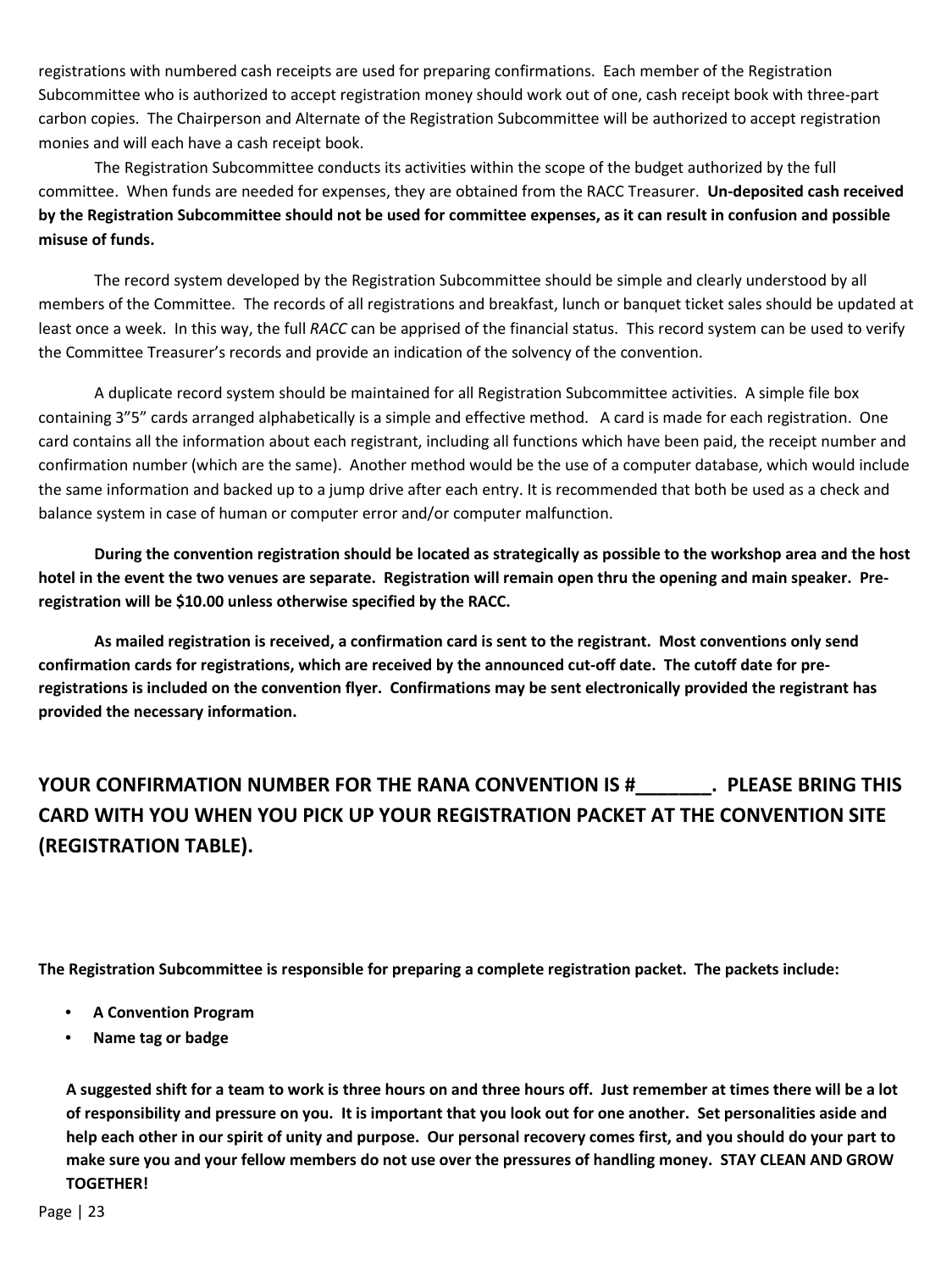#### **Job Duties:**

- 1. *Ensure that all Registration Subcommittee tasks are completed on time.*
- 2. *Work with Arts & Graphics to create badges and badge holders.*
- 3. *Presents subcommittee recommendations regarding giveaway items and badges to the RACC for approval.*
- 4. *Must be present at each opening and closing of Registration during the convention.*
- 5. *Is responsible for keeping a count of all registrations.*
- 6. *Assist Treasurer in training cashiers.*
- 7. *Works with the Convention Information and Arts & Graphics Subcommittees to ensure that Registration flyers are prepared and mailed.*
- 8. *Keep an accurate count of all registration items.*
- 9. *Organize a "stuffing" party to prepare registration packets utilizing both Subcommittee and RANACC personnel.*
- 10. *All funds will be submitted to the RANACC treasurer at the end of each evening.*

#### **CONVENTION INFORMATION:**

The Convention Information (C.I.) Subcommittee may actually be considered a two-part committee. This committee, as the name indicates, serves the purpose of providing information about the convention both to N.A. members and certain non-members. These two jobs are handled very differently and because of the resulting contacts with non-N.A., those members chosen to serve on C.I. must have a thorough knowledge of the **Twelve Traditions**, especially as they apply to public relations and personal anonymity.

#### **HOSPITALITY**

- 1. *Communicate with the treasurer of budget and monies for fundraisers.*
- 2. *Purchase food and beverages in bulk to ensure not to run out. If items are left over store them until the next event.*
- 3. *Set up at least one hour before the fundraisers start to ensure the events open we will be read to sell.*

### **PROGRAMMING SUBCOMMITTEE: Fundraising & Entertainment/Arts & Graphics**

\*Without a good program the trouble and expense of putting on a convention is not justified. The reports of the Program Subcommittee should therefore be given appropriate attention.

The Program Subcommittee plans all workshops and meeting at the Convention. The members of the Program Subcommittee select speakers, meeting chairs, and others to help with the program. The Program Subcommittee should enlist the assistance of the member area home groups for suggestions on workshop topics.

The Program Subcommittee schedules all workshop and speaker events to take place during the convention and prepare the written program to be distributed to attending members. Marathon meetings may be incorporated into the Convention Program

#### **Job Duties:**

1. *Hold and chair monthly Program subcommittee meetings separate from the RACC meeting.*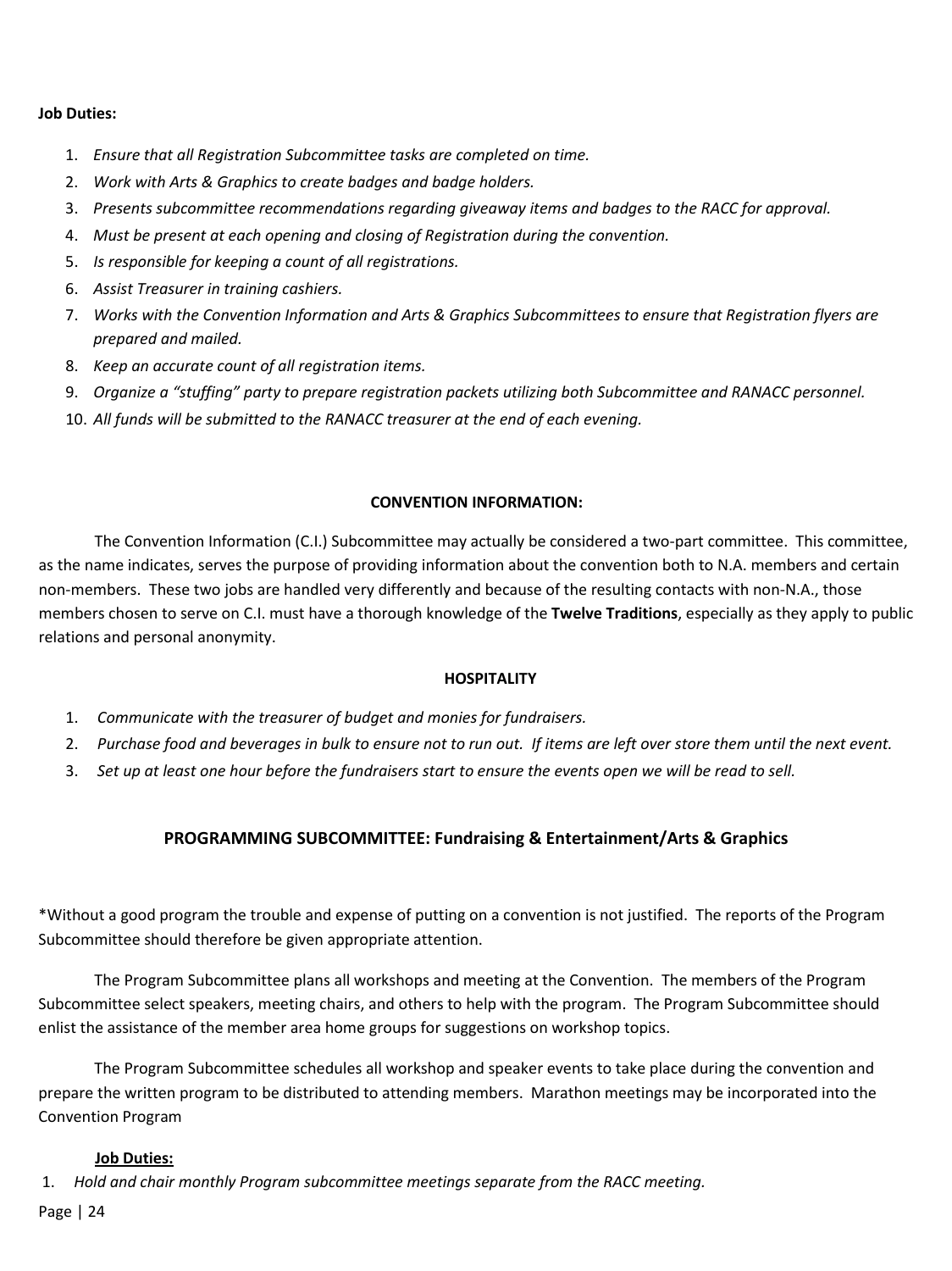- 2. *Insure that all Program subcommittee tasks are completed on time.*
- 3. *Phone number may appear on the Registration and Speaker Recruitment flyer.*
- 4. *Choose speakers and Chairpersons for all meetings.*
- 5. *Oversee the choice of topics for all workshops and time schedule.*
- 6. *Greets all speakers personally and insures that the Main Speakers are checked into the hotel.*
- 7. *Present bids for taping of convention and make recommendation to the RACC for approval.*
- 8. *Will compile and deliver all Program information to the Arts and Graphics on time.*
- 9. *Will present a draft copy of the program to the RACC at least 90 days prior to the Convention.*
- 10. *Will communicate with Hotel & Hospitality sub-committees to ensure that rooms are allocated for the Workshops, Marathon and Main speaker meetings.*

### II. **FUNDRAISING & ENTERTAINMENT**

#### **Job Duties:**

- 1. *Ensure that all Entertainment tasks are completed on time.*
- 2. *Present recommendations for pre-convention fundraisers to the RACC at least 60 days prior to the scheduled event for approval.*
- 3. *Work in conjunction with the Arts & Graphics subcommittee, Convention Information, and the RACC secretary to ensure that flyers for all fundraisers events are created and distributed in a time manner.*
- 4. *Present three (3) bids and the recommendation to the committee for all entertainment.*
- 5. *Have a signed contract from all vendors 60 days prior to start of convention.*
- 6. *Have knowledge of recommendations for entertainment prior to presenting the information to the RACC for approval.*
- 7. *Responsible for submitting a list of activities that have a cost associated with them to the Arts & Graphics subcommittee to be included on the Registration flyer.*
- 8. *Responsible for providing a list of entertainment events occurring at the Convention to the Programs Chairperson to be included in the Convention Program.*

*Use of the convention "theme:" for fundraising and entertainment events is more likely to excite and increase the local members' involvement in the upcoming convention. In conclusion, fundraising and events for conventions should be held first to generate money. All fundraising events held in support of the conventions should include an explanation as to why money is needed. Finally, all of our events, whether to raise money or simply provide entertainment for our Fellowship should always be in good taste, consistent with our spiritual principles and set a tone which emphasizes caring and sharing the NA Way.*

#### III.**ARTS AND GRAPHICS**

**The Arts and Graphics Subcommittee is comprised of members who are artistic, energetic and have some knowledge of sound and sight requirements for large gatherings. Prior to the convention this committee is responsible for conducting a logo contest. Flyers announcing this contest should be designed, dated and distributed by this Subcommittee Information regarding transportation to the host site should be included on the convention flyer. Information regarding the location of the airport, bus and train stations in relationship to the convention site is necessary for members to know. It helps them to make appropriate arrangements for their arrival.**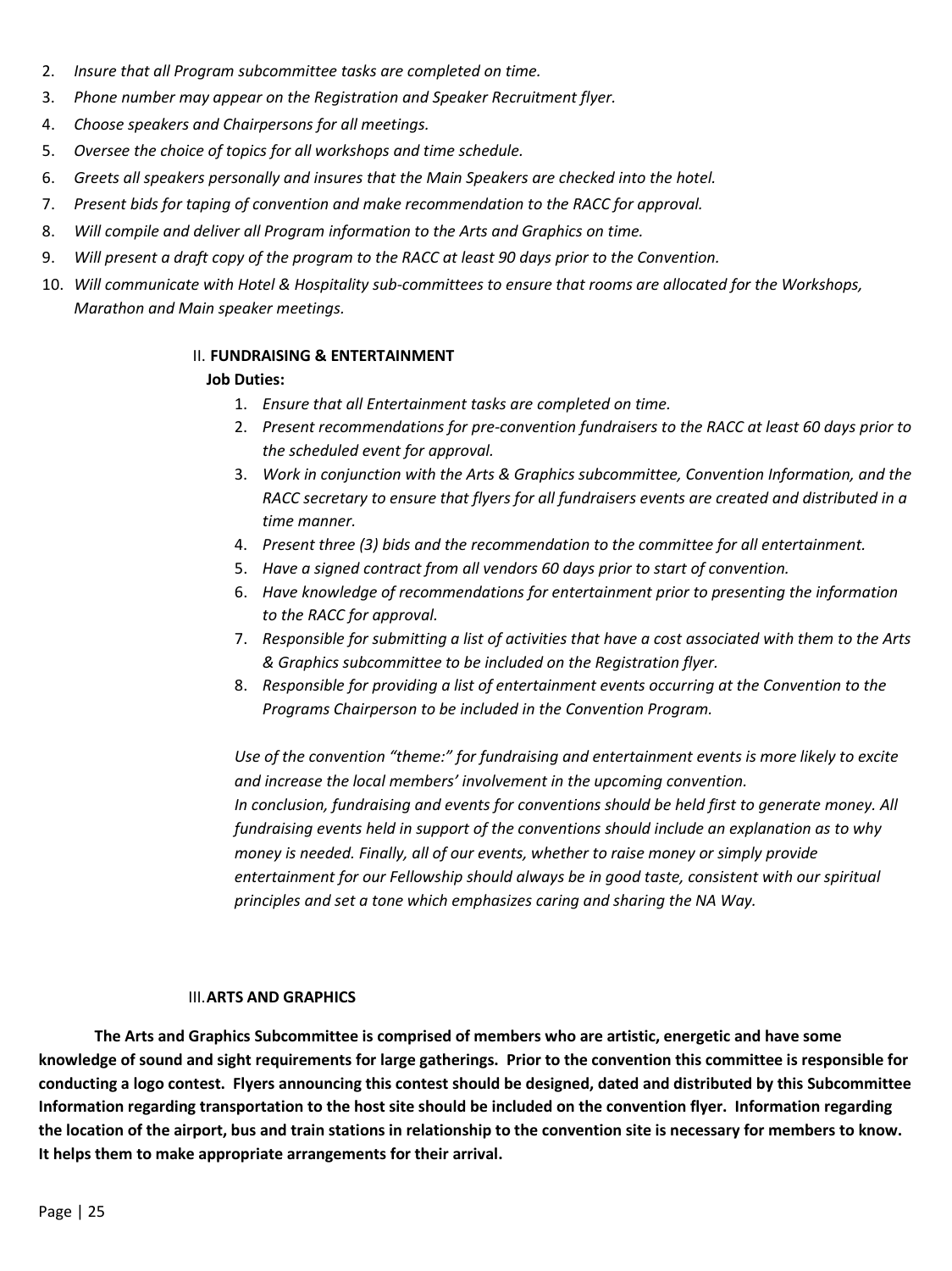**The Chairperson of the Arts & Graphics subcommittee develops a budget which includes all printing and other expenses. Once the budget is developed it should be presented to the Treasurer and to the** *RACC* **for approval. The Arts & Graphics Subcommittee should present a variety of designs of each item being considered in order to provide the** *RACC* **with a variety to choose from.** 

#### **Job Duties:**

- *1. Hold and chair monthly A&G subcommittee meetings, separate from the RACC meeting.*
- *2. Insure that all A&G subcommittee tasks are completed on time.*
- *3. Will have a rough artwork finished professionally within the committee or by a graphic artist.*
- *4. Is responsible for producing the Registration flyers, Programs event tickets and Registration badges through collaborative efforts with the respective Sub-committees.*
- *5. Is responsible for producing badges for all of the RACC to include their name and position.*
- *6. Is responsible for giving finished artwork to all vendors on time.*
- *7. Is responsible for proof-reading all printing with the RACC Vice Chairperson.*
- *8. Is responsible for securing and delivering the Registration flyers to the Registration Chairperson.*
- *9. Will secure and deliver programs, event tickets and other materials as dictated to the Registration Chairperson for stuffing the Registration packets.*
- *10. Will work closely with Registration on badges ensuring that they conform to any badge holder size approved.*
- 11. *Will work closely with Hotel & Hospitality to ensure that all Audio/Visual needs are met*.

#### **MERCHANDISING SUBCOMMITTEE**

The merchandising effort of any convention should be based strictly on the need to generate funds to ensure the success of the event. Too often the merchandising efforts of the RACC detract from the primary purpose. The focus of any convention is the celebration of recovery. Our efforts to generate funds from our members should be based solely on what is necessary to ensure that the convention is successful. If a RACC finds that it is not necessary to generate considerable sums of money to cover expenses then the merchandising effort should be kept to a minimum. Every RACC wants to be able to provide commemorative items for the convention attendees; however, the efforts to do this should be done in such a way that a department store atmosphere is not created.

The Merchandising Subcommittee should be fairly business minded and have an understanding of the Twelve Traditions, especially regarding the sale of N.A. related items. The practice of allowing commercial vendors to sell their products at a N.A. convention violates our Sixth Tradition and should be strongly discouraged. Any time there is a person or group of people selling merchandise at a convention other than the Merchandising Subcommittee we are in fact sanctioning the idea that it is alright for individuals to generate a person profit in the name of our Fellowship. Any funds generated from the N.A. convention should be made in negotiating the purchase price of items selected for sale. Usually three (3) different bids are submitted for consideration. The bids and recommendations of the Merchandising Subcommittee should be presented to the RACC for a decision at least seven (7) months prior to the convention. The recommendations brought forward should include quantity, color and design. All items selected by the Merchandising Subcommittee should be purchased outright by the Convention Committee. In cases where funds are not available to purchase the items then the possibility of a consignment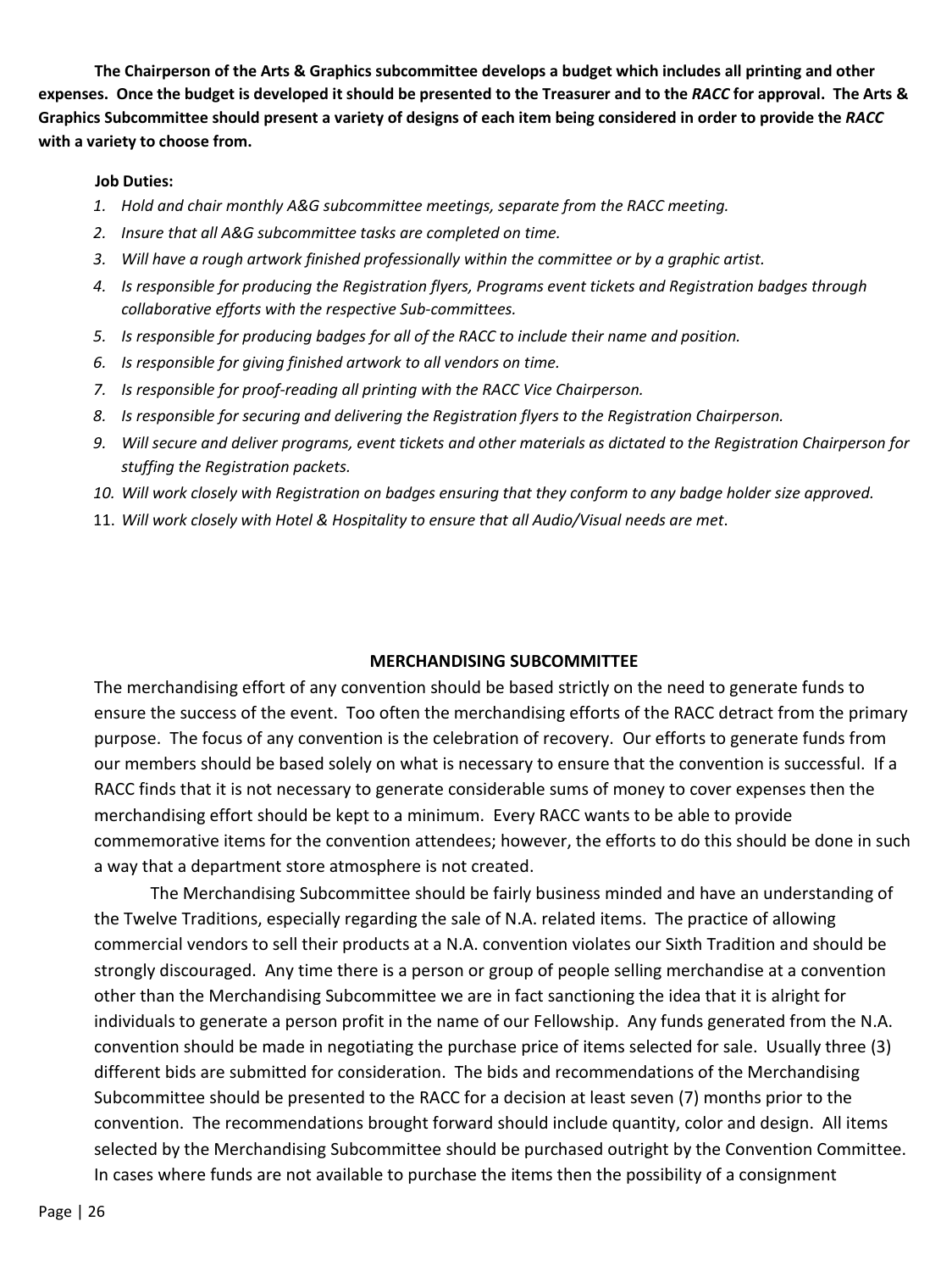agreement should be investigated. This will ensure that all merchandising done at the convention is done by the Merchandising Subcommittee or its equivalent body.

The Merchandising Subcommittee Chairperson prepares a budget consisting of the items to be sold and expenses incurred. This budget is then submitted to the RACC for approval. Attached to the budget should be a complete summary of information regarding the ordering, marketing, and shipping of the items selected for sale at the convention (e.g. individual item prices, service charges, consignment agreement terms if applicable, and the time frames for obtaining the items). All items for sale must be approved by the RACC at least six (6) months prior to the start of the Convention. The Merchandising Subcommittee is responsible for the sale of all merchandise.

The Merchandise Subcommittee is responsible for ensuring that items to be sold at the Convention are received, inventoried and displayed prior to the start of the

Convention. The Chairperson of the Merchandise Subcommittee should work with the Hotel and Hospitality Subcommittee to ensure adequate space for storage of merchandise items until the convention opens and adequate space for display and selling merchandise to include all contracted vendors. Store hours should be coordinated with the Program and Hotels and Hospitality Subcommittees to assure proper scheduling with the facility management. The Merchandise Subcommittee is responsible for the storage of all items, in a secure place, and the delivery of all receipts, promptly to the RACC Treasurer along with an accurate list of remaining items in the inventory. Following the Convention a final statement of remaining inventory is given to the Treasurer. This should be provided no more than one (1) week from the closing date of the Convention. This information should be included in the Treasurer's final convention report. In addition to the statement of remaining inventory, a complete set of records showing all subcommittee orders for merchandise, expenditures and sales should be given to the Treasurer to assure accountability for all merchandise and expenditures.

**On occasion, there will be committee representatives from other N.A. conventions or similar activities (e.g. state, regional and world convention committee's) at our convention. Many times these committees would like to sell items from a previous or upcoming N.A. event. This should be allowed as long as it does not conflict with the merchandising effort of the sponsoring convention committee.** One very practical approach is to establish a specific time and place for these sales to take place (e.g. last day of convention). This not only simplifies the situation for the sponsoring committee but also allows conventioneers the opportunity to purchase items from these committees at one time and in one place. The

Merchandise Subcommittee coordinates arrangements to provide space for this type of sale to take place with the Hotels, Hospitalities and Programming Subcommittees. It is customary for the sponsoring committee to receive some type of advance notification of a committee's intention to be present to sell. This allows the host committee ample time to plan for the provision of space and the scheduling of the sale so as not to interfere with the convention program. It is important that the host committee be reasonably sure that such sales will benefit the Fellowship. This opportunity should not be provided for commercial vendors.

**Therefore, on Sunday immediately following the Closing Speaker, an "Open Store" will be conducted in the Merchandise area.** This will provide other committees the opportunity to sell their N.A. wares. However, a letter must be received from the sponsoring committee, area, region, etc. at least thirty (30) days prior to the Convention for a committee to be allowed to participate in this "Open Store." Only N.A. merchandise will be sold at this time and only dated materials will be allowed.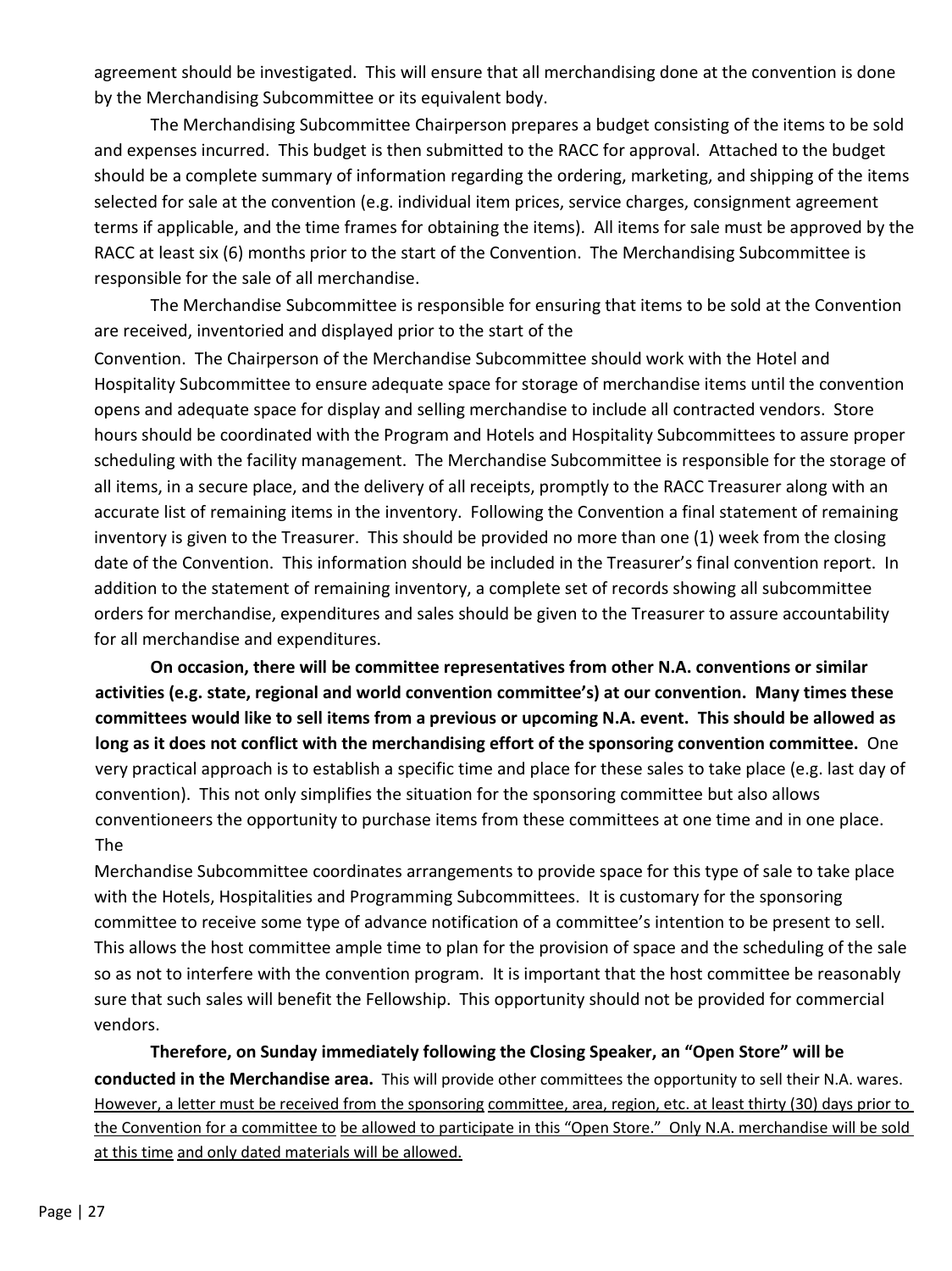The Merchandise Subcommittee is responsible for the acquisition and sale of N.A. conference-approved literature and other items selected for sale at the convention. Although these steps may seem a bit excessive they are necessary to ensure that proper accountability is always maintained. Additionally, using a set of established guidelines makes merchandising much easier to handle. Finally, we all have a responsibility to ensure that our fellowship and not individuals is the beneficiary of the funds generated at the convention.

## SELECTING A CHAIRPERSON:

When selecting a chairperson for the Merchandise Subcommittee the duties and responsibilities associated with the task should be seriously considered. Experience has shown that a successful chairperson will have:

- 1. The willingness to work hard and the ability to motivate others.
- 2. The ability to deal effectively with people inside and outside the fellowship.
- 3. Demonstrated trustworthiness, especially where funds are concerned.
- 4. The tenacity, ability and dedication to oversee all merchandising activities of the RACC.

#### **Job Duties:**

- 1. Hold and Chair monthly Subcommittee meetings separate from the regular RACC meeting.
- 2. Ensure that all Merchandise Subcommittee tasks are completed on time.
- 3. Present recommendations for purchase items to the Convention Committee.
- 4. Be accessible to receive potential vendor bids.
- 5. Decide which vendors will be allowed to sale merchandise and make sure we don't have vendors with same merchandise as we ought never to be in competition.
- 6. Have available merchandise at all fundraisers leading up to the convention